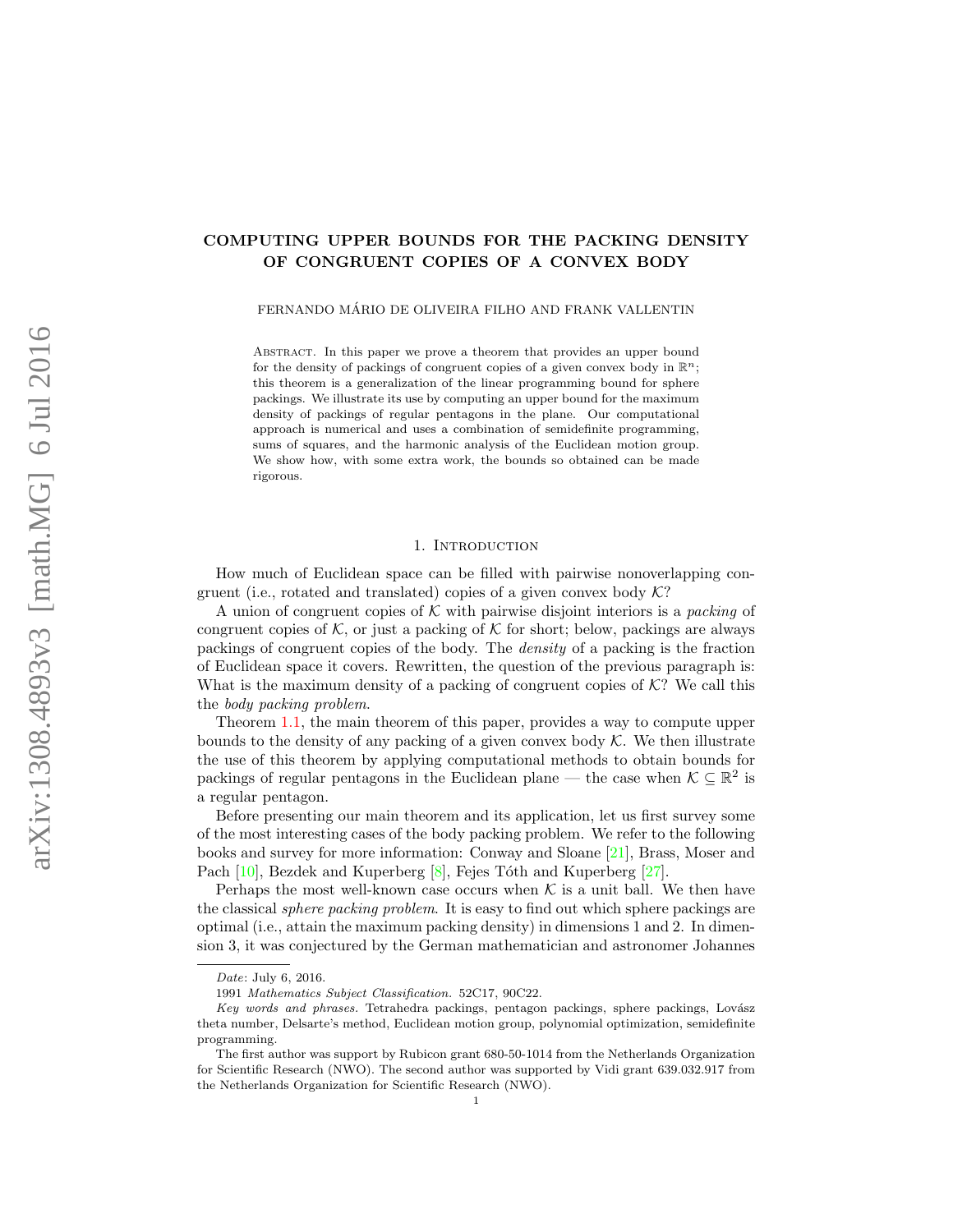Kepler (1571–1630) [\[35\]](#page-28-2) that a certain packing covering  $\pi/(3\sqrt{2}) = 0.74048...$  of space is optimal. The Kepler conjecture has been proven by Hales  $[30]$ , who makes massive use of computers in his proof. On August 10, 2014, the flyspeck project was completed which had the purpose to produce a formal proof of the Kepler conjecture, see [\[31\]](#page-28-4).

In all other dimensions the best known upper bounds come from the linear programming bound of Cohn and Elkies [\[15\]](#page-27-2). For a long time this upper bound was conjectured to provide tight bounds in dimensions 8 and 24 and there was very strong numerical evidence to support this conjecture, see Cohn and Kumar [\[16\]](#page-28-5) or Cohn and Miller [\[18\]](#page-28-6); the only thing missing was a rigorous proof. Very recently, on March 14, 2016 Viazovska [\[48\]](#page-29-0) announced a proof for dimension 8 and a few days later, on March 21, 2016, building on Viazovska's breakthrough result, Cohn, Kumar, Miller, Radchenko, and Viazovska [\[17\]](#page-28-7) announced a proof for dimension 24. In dimensions 4, 5, 6, 7, and 9 the linear programming bound of Cohn and Elkies was improved by de Laat, Oliveira, and Vallentin [\[38\]](#page-28-8), who also provided upper bounds for binary sphere packings, that is, for packings of spheres of two different sizes.

Another case of the body packing problem that has attracted attention happens when K is a regular tetrahedron in  $\mathbb{R}^3$ . We called the sphere packing problem "classical", but this adjective most properly applies to the problem of packing tetrahedra, as it was considered by Aristotle  $(384 \text{ BC}-322 \text{ BC})$ .

In his treatise De Caelo (On the Heavens), Aristotle attacks the Platonic theory of assigning geometrical figures, namely the Platonic solids, to the elements, stating (cf. De Caelo, Book III, Chapter VIII, in translation by Guthrie  $[4]$ ):

This attempt to assign geometrical figures to the simple bodies is on all counts irrational. In the first place, the whole of space will not be filled up. Among surfaces it is agreed that there are three figures which fill the place that contains them — the triangle, the square, and the hexagon: among solids only two, the pyramid and the cube. But they need more than these, since they hold that the elements are more.

Here, the "pyramid" is the regular tetrahedron. Aristotle then thought it to be possible to tile the space with regular tetrahedra. Only much latter, Johannes Müller von Königsberg  $(1436-1476)$ , commonly known as Regiomontanus, a pioneer of trigonometry, would prove that it is actually not possible to do so  $-$  it is amusing to observe that this in fact makes Aristotle's argument stronger.

Regiomontanus' manuscript, titled De quinque corporibus aequilateris quae vulgo regularis nuncupantur: quae videlicet eorum locum impleant corporalem et quae non, contra commentatorem Aristotelis Averroem<sup>[1](#page-1-0)</sup>, is lost. The Italian mathematician and astronomer Francesco Maurolico  $(1494-1575)$  mentions Regiomontanus' work on a manuscript of very similar title [\[42\]](#page-29-1). Considering Regiomontanus' manuscript as lost, he sets out to obtain the same results. He observes (cf. §2, ibid.) that the angles between the faces of a solid are of importance in determining whether the solid tiles space or not. Nowadays one may easily check that the angle between two faces of a regular tetrahedron is arccos  $\frac{1}{3} \approx 70.52877^{\circ}$ , thus a little less

<span id="page-1-0"></span><sup>&</sup>lt;sup>1</sup>On the five equilateral bodies, that are usually called regular, and which of them fill their natural space, and which do not, in contradiction to the commentator of Aristotle, Averroës.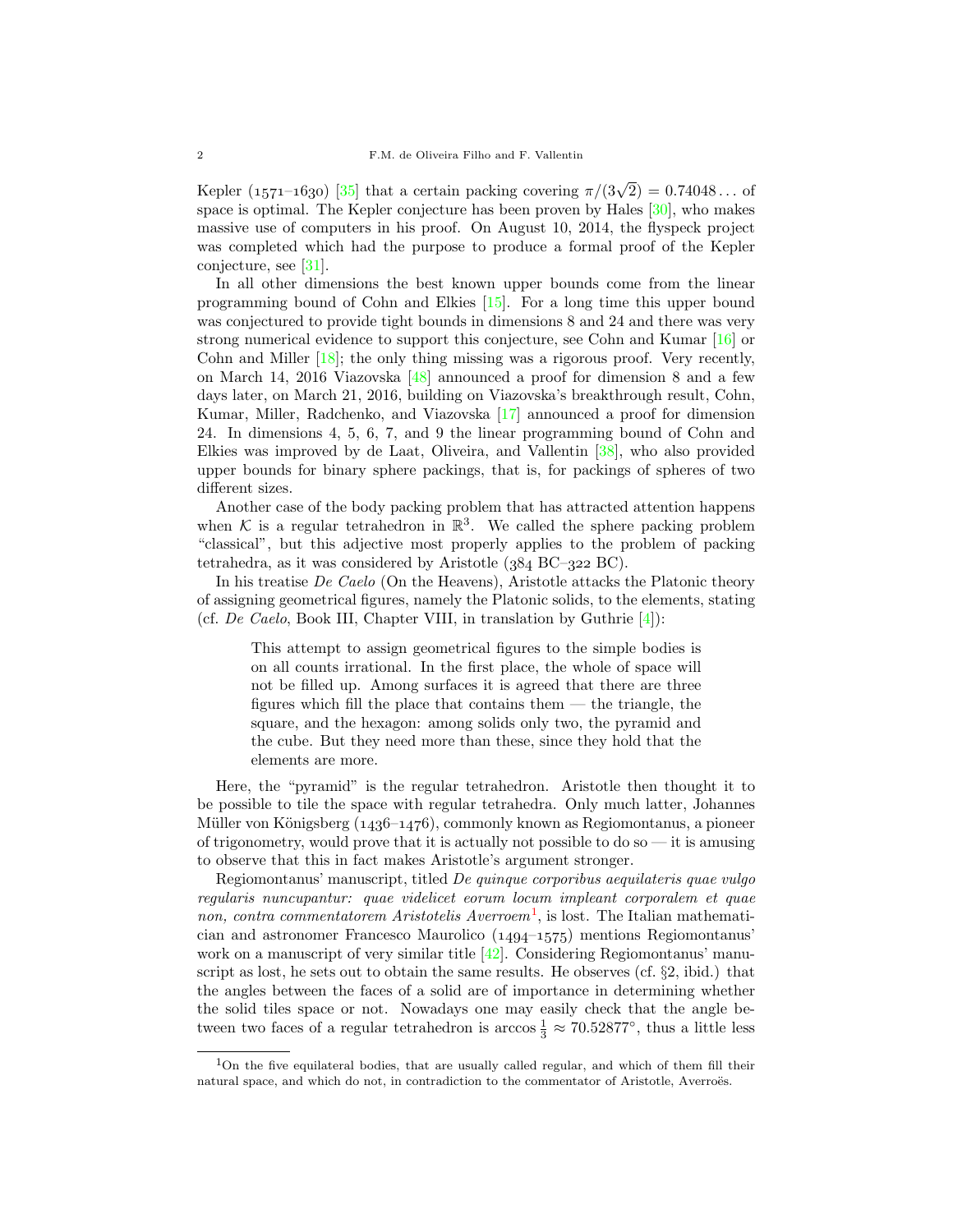than  $360^{\circ}/5 = 72^{\circ}$ , and one sees that it is therefore impossible to tile  $\mathbb{R}^{3}$  with regular tetrahedra. Maurolico himself did a similar computation (cf. §73, ibid.):

(...) Nunc exponam hosce angulos cum suis chordis hic inferius:

Pyramidis angulus – gradus 70. minutiæ 31. secundæ  $43\frac{1}{2}$ . chorda 1154701.[2](#page-2-0)

More on the history of the tetrahedra packing problem can be found in the paper by Lagarias and Zong [\[39\]](#page-28-9).

In 2006, Conway and Torquato [\[22\]](#page-28-10) found surprisingly dense packings of tetrahedra. This sparked renewed interest in the problem and a race for the best construction (cf. Lagarias and Zong [\[39\]](#page-28-9) and Ziegler [\[50\]](#page-29-2)). The current record is held by Chen, Engel, and Glotzer [\[13\]](#page-27-4), who found a packing with density  $\approx 0.8563$ , a much larger fraction of space than that which can be covered by spheres. This prompted the quest for upper bounds: We know tetrahedra do not tile space, so the maximum packing density is strictly less than 1. The current record rests with Gravel, Elser, and Kallus [\[29\]](#page-28-11), who proved an upper bound of  $1 - 2.6 \ldots 10^{-25}$ . They are themselves convinced that the bound can be greatly improved:

In fact, we conjecture that the optimal packing density corresponds to a value of  $\delta$  [the fraction of empty space] many orders of magnitude larger than the one presented here. We propose as a challenge the task of finding an upper bound with a significantly larger value of  $\delta$  (e.g.,  $\delta > 0.01$ ) and the development of practical computational methods for establishing informative upper bounds.

In 1964, in his famous little book on packing and covering Rogers noted [\[44,](#page-29-3)] p. 12]: "Little precise is known about the packing density  $\delta(\mathcal{K})$  in three or more dimensions." Since then the general situation did not improve much. In dimension three, the only cases where the optimal packing density is known are the cases when K is a space filling polytope, or when K is the unit ball, or when K is a slight truncation of the rhombic dodecahedron, see [\[8\]](#page-27-1). In particular finding good upper bounds for the body packing problem is very difficult. Recently, progress was made by Fejes Tóth, Fodor, and Vígh  $[26]$  in the case when K is the *n*-dimensional cross polytope.

Our paper can be seen as a step in the search for good upper bounds for the maximum density of body packings in general and tetrahedra packings in particular. Its main theorem is a generalization of the linear programming bound of Cohn and Elkies [\[15\]](#page-27-2) for the sphere packing density, which provides the best known upper bounds in small and high dimensions (cf. Cohn and Zhao  $[19]$ ). To specify a sphere packing it suffices to give the centers of the spheres in the packing; this is the reason why the Cohn-Elkies bound is a *linear programming* bound. In our case, to specify a packing of congruent copies of a body, we need also to consider different rotations of the body, and so linear programming is replaced by semidefinite programming.

We apply the theorem to packings of pentagons in the plane because the specific structure of the Euclidean plane simplifies computations and because such packings are interesting in themselves (see e.g. Kuperberg and Kuperberg [\[37\]](#page-28-14), Casselman [\[12\]](#page-27-5), and Atkinson, Jiao, and Torquato [\[3\]](#page-27-6)), obtaining an upper bound

<span id="page-2-0"></span> ${}^{2}\mathrm{Below}$  I show these angles with their chords:

Angle of the pyramid – 70 degrees. 31 minutes.  $43\frac{1}{2}$  seconds. chord 1154701.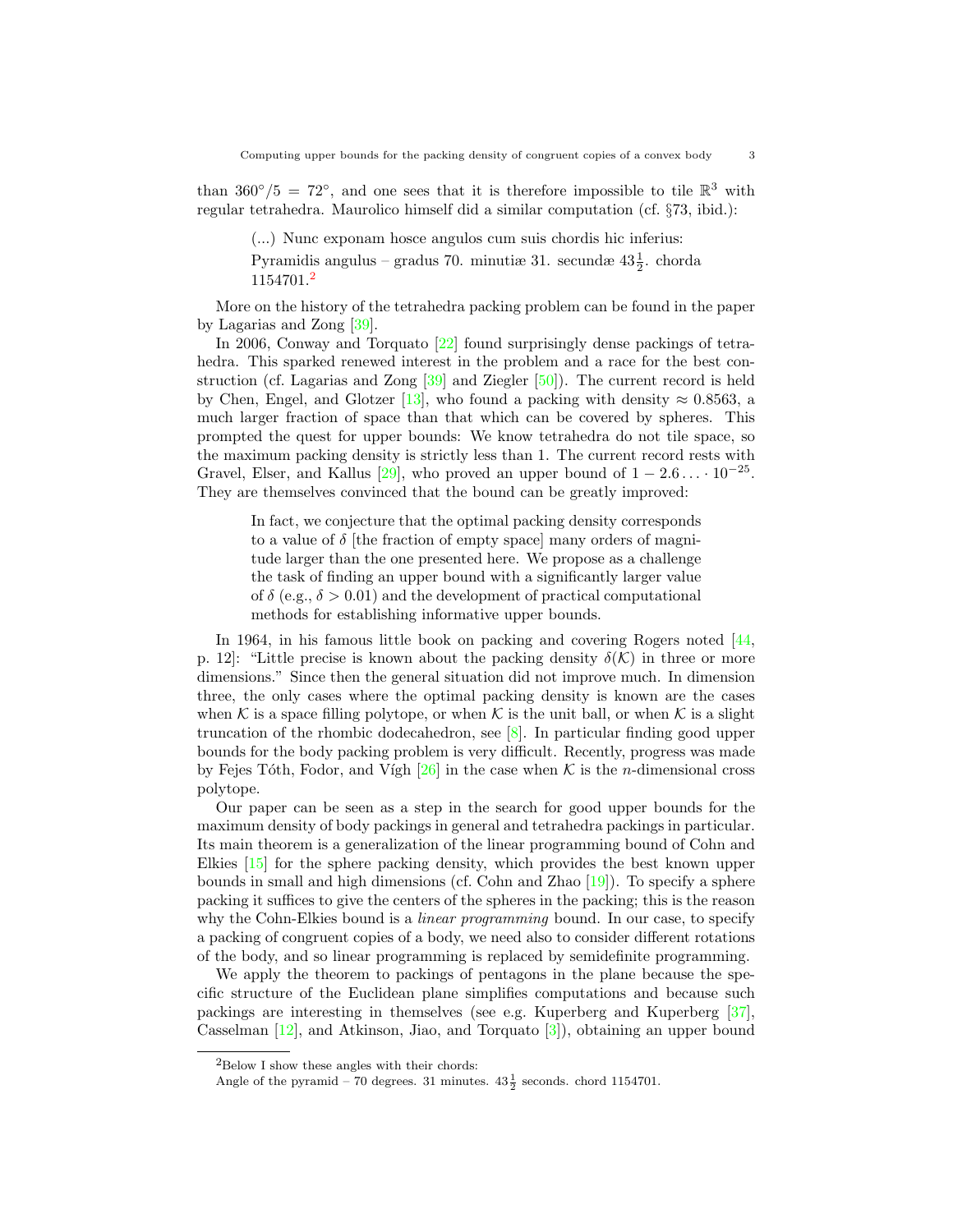of 0.98103 for the density of any such packing. The best known construction is a packing consisting of pentagons placed in two opposite orientations achieving a density of  $(5 - \sqrt{5})/3 = 0.9213...$  (cf. Kuperberg and Kuperberg, ibid.). Kallus and Kusner [\[33\]](#page-28-15) showed that the pentagon packing of Kuperberg and Kuperberg cannot be improved by small perturbations.

Using more refined computational tools, for example using a numerically stable complex semidefinite programming solver, it is conceivable that our upper bound could be improved. Our main goal however was to show how the theorem can be applied and that it gives bounds well-below the trivial bound of 1. Our long-term goal is to apply the theorem to obtain upper bounds for packings in  $\mathbb{R}^3$ , in particular tetrahedra packings.

In fact, after the first draft of our paper was finished and submitted, Hales and Kusner [\[32\]](#page-28-16) improved our upper bound for pentagon packings to 0.9611. For this they used an entirely different method, based on area estimates of Voronoi cells.

1.1. The main theorem. We defined the density of a packing informally, as the fraction of space it covers. There are different ways to formalize this definition, and questions arise as to whether every packing has a density and so on. We postpone such discussion to  $\S2$ , when we shall prove the main theorem.

Let  $SO(n)$  be the group of rotations of  $\mathbb{R}^n$ , that is,

$$
SO(n) = \{ A \in \mathbb{R}^{n \times n} : A^{\mathsf{T}} A = I \text{ and } \det A = 1 \}.
$$

The set  $M(n) = \mathbb{R}^n \times SO(n)$  is a group with identity element  $(0, I)$ , multiplication defined as

$$
(x, A)(y, B) = (x + Ay, AB),
$$

and inversion given by

$$
(x,A)^{-1} = (-A^{-1}x, A^{-1}).
$$

The group  $M(n)$ , the semidirect product  $\mathbb{R}^n \times SO(n)$ , is the *Euclidean motion* group of  $\mathbb{R}^n$ ; it is a noncompact (but locally compact), noncommutative group. When we integrate functions over  $M(n)$ , we always use the measure  $d(x, A)$ , which is the product of the Lebesgue measure  $dx$  for  $\mathbb{R}^n$  with the Haar measure  $dA$ for  $SO(n)$ , normalized so that  $SO(n)$  has total measure 1.

A bounded complex-valued function  $f \in L^{\infty}(\mathcal{M}(n))$  is said to be of *positive type* if

$$
f(x, A) = \overline{f((x, A)^{-1})}
$$
 for all  $(x, A) \in M(n)$ 

and for all  $\rho \in L^1(\mathcal{M}(n))$  we have

$$
\int_{\mathcal{M}(n)} \int_{\mathcal{M}(n)} f((y, B)^{-1}(x, A)) \rho(x, A) \overline{\rho(y, B)} d(y, B) d(x, A) \ge 0.
$$

With this we have all we need for presenting the main theorem.

<span id="page-3-0"></span>**Theorem 1.1.** Let  $K \subseteq \mathbb{R}^n$  be a convex body and let  $f \in L^1(\mathcal{M}(n))$  be a bounded real-valued function such that:

- (i) f is continuous and of positive type;
- (ii)  $f(x, A) \leq 0$  whenever  $\mathcal{K}^{\circ} \cap (x + A\mathcal{K}^{\circ}) = \emptyset$ , where  $\mathcal{K}^{\circ}$  is the interior of  $\mathcal{K}$ ;
- (iii)  $\lambda = \int_{M(n)} f(x, A) d(x, A) > 0.$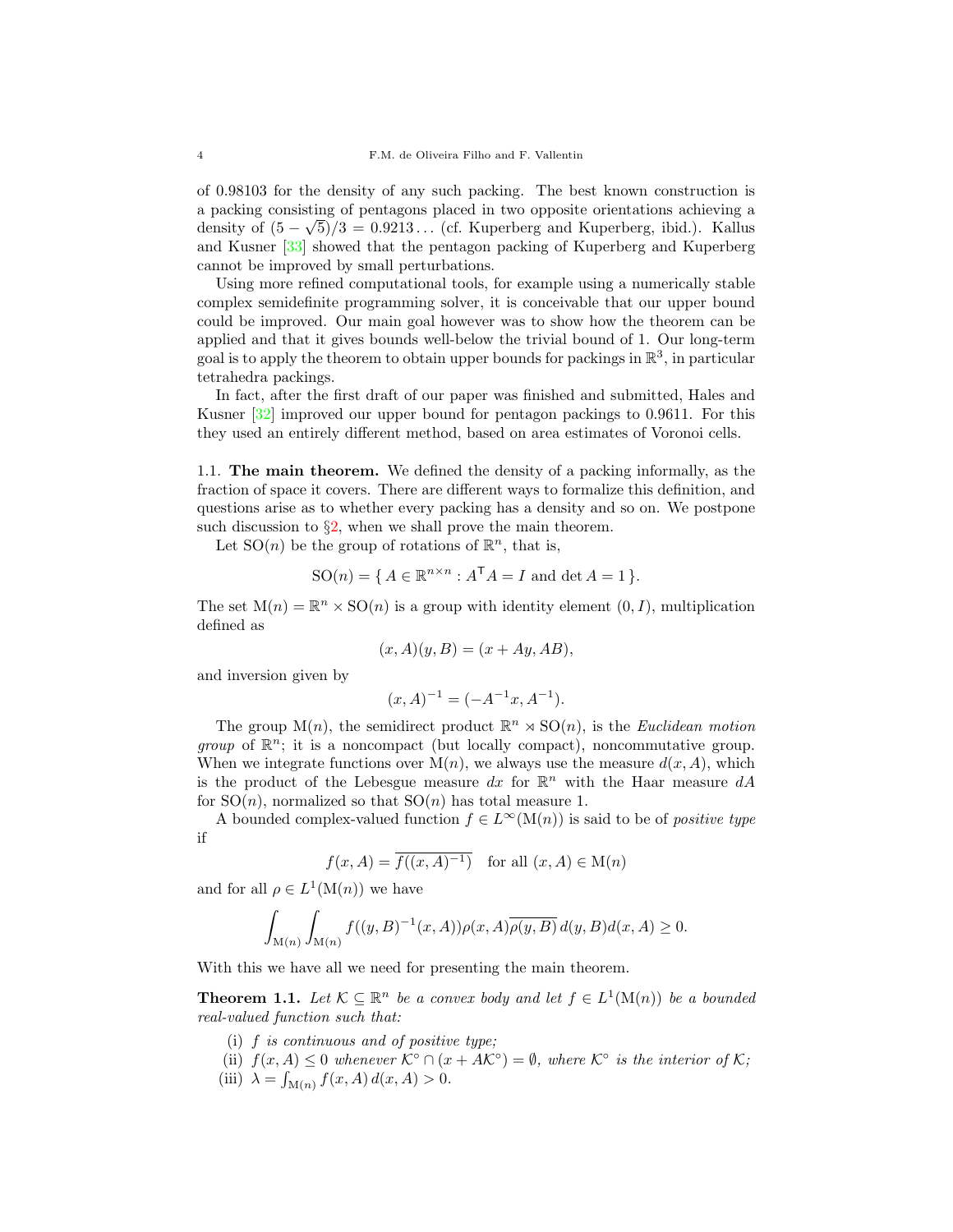Then the density of any packing of congruent copies of  $K$  is at most

$$
\frac{f(0,I)}{\lambda} \operatorname{vol} \mathcal{K},
$$

where  $vol \mathcal{K}$  is the volume of  $\mathcal{K}$ .

This theorem is a generalization of a theorem of Cohn and Elkies [\[15\]](#page-27-2) that provides upper bounds for the maximum density of sphere packings, and more generally also for translational packings of convex bodies. The theorem of Cohn and Elkies generalizes Delsarte's linear programming method. Delsarte (see for example the survey of Delsarte and Levenshtein [\[24\]](#page-28-17)) gave a very general method to determine strong upper bounds for packing problems in compact spaces. The Cohn-Elkies bound deals with the noncompact, commutative group  $\mathbb{R}^n$  and our bound deals with the noncompact, noncommutative group  $M(n)$ .

Our theorem can also be seen as an extension of the Lovász theta number  $[41]$ , a parameter originally defined for finite graphs, to the infinite packing graph for the body K. Our proof of Theorem [1.1](#page-3-0) in  $\S2$  $\S2$  relies on this connection and will make it clear.

Finally, applying Theorem [1.1](#page-3-0) to find upper bounds for the densities of packings of a given body  $\mathcal{K} \subseteq \mathbb{R}^n$  means finding a good function f satisfying the conditions required in the theorem. In §[5,](#page-15-0) to find such a function for the case of pentagon packings, we use a computational approach that relies on semidefinite programming (see §[3\)](#page-11-0) and the harmonic analysis of the Euclidean motion group of the plane (see §[4.](#page-12-0) Here is a place where we see that it is simpler to deal with pentagon packings than with tetrahedra packings, since the formulas describing the harmonic analysis of  $M(2)$  are much simpler, specially from a computational perspective, than those describing the harmonic analysis of M(3).

### 2. Proving the main theorem

<span id="page-4-0"></span>2.1. Packing density and periodic packings. To give a proof of Theorem [1.1](#page-3-0) we need to present some technical considerations regarding the density of a packing. Here we follow Appendix A of Cohn and Elkies [\[15\]](#page-27-2).

Let  $\mathcal{K} \subseteq \mathbb{R}^n$  be a convex body and  $\mathcal{P}$  be a packing of congruent copies of  $\mathcal{K}$ . We say that the *density* of  $P$  is  $\Delta$  if for all  $p \in \mathbb{R}^n$  we have

$$
\Delta = \lim_{r \to \infty} \frac{\text{vol}(B(p, r) \cap \mathcal{P})}{\text{vol } B(p, r)},
$$

where  $B(p, r)$  is the ball of radius r centered at p. Not every packing has a density, but every packing has an upper density given by

$$
\limsup_{r \to \infty} \sup_{p \in \mathbb{R}^n} \frac{\text{vol}(B(p, r) \cap \mathcal{P})}{\text{vol } B(p, r)}
$$

.

We say that a packing  $P$  is *periodic* if there is a lattice<sup>[3](#page-4-1)</sup>  $L \subseteq \mathbb{R}^n$  that leaves  $P$ invariant, i.e., which is such that  $\mathcal{P} = x + \mathcal{P}$  for all  $x \in L$ ; here, L is the *periodicity lattice* of  $\mathcal{P}$ . In other words, an invariant packing consists of some congruent copies of  $K$  arranged inside the fundamental cell of  $L$ , and this arrangement repeats itself at each copy of the fundamental cell translated by vectors of the lattice.

<span id="page-4-1"></span><sup>&</sup>lt;sup>3</sup>A *lattice* is a discrete subgroup of  $(\mathbb{R}^n, +)$ .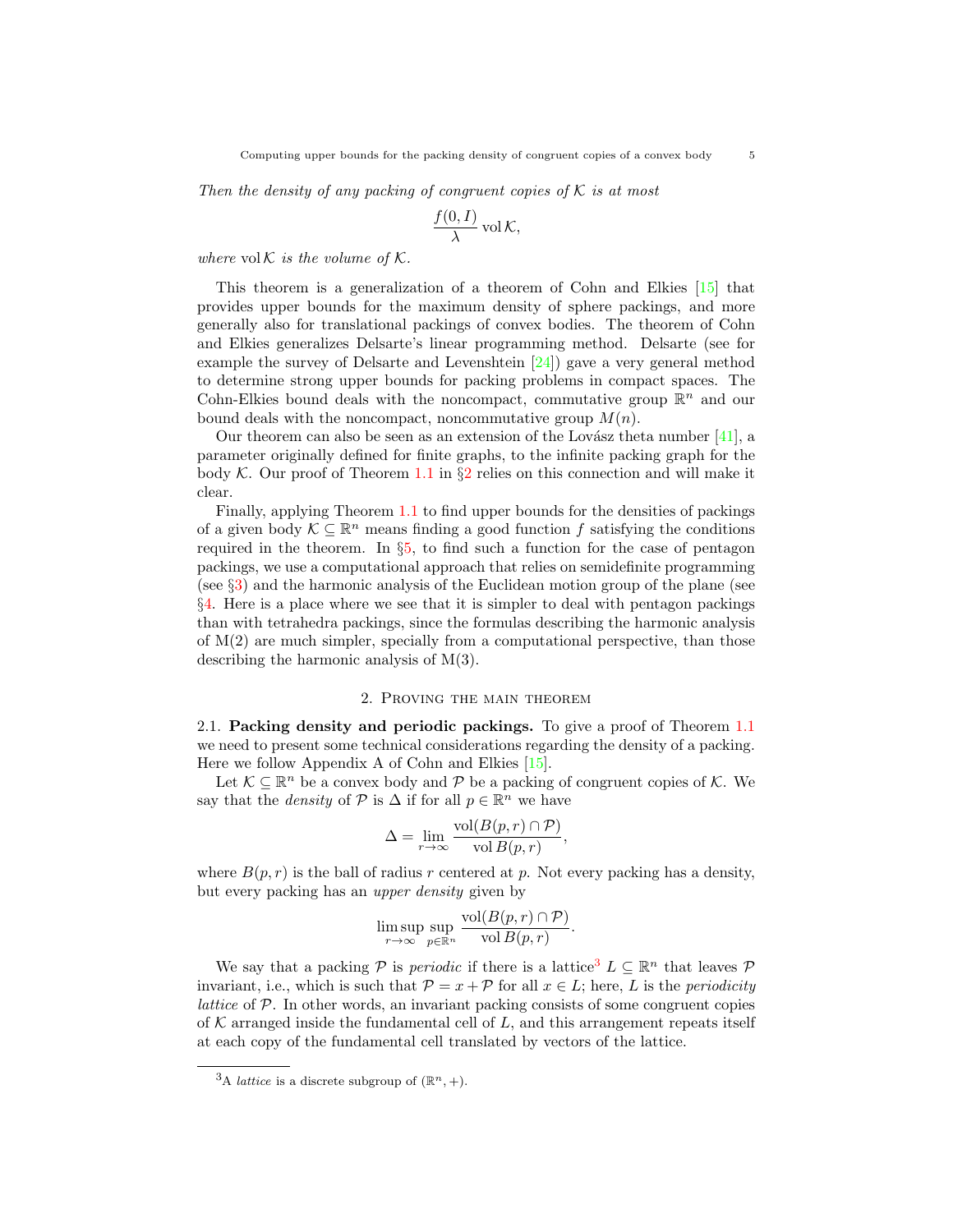Periodic packings have well-defined densities. Moreover, it is not hard to prove that given any packing  $P$ , one may define a sequence of periodic packings whose fundamental cells have volumes approaching infinity and whose densities converge to the upper density of  $P$ . So in computing bounds for the packing density of a given body, one may restrict oneself to periodic packings. This restriction is particularly interesting because it allows us to compactify the problem, as we will see later on.

<span id="page-5-2"></span>2.2. A generalization of the Lovász theta number. Let  $G = (V, E)$  be an undirected graph without loops<sup>[4](#page-5-0)</sup>, finite or infinite. A set  $I \subseteq V$  is *independent* if no two vertices in I are adjacent. The *independence number* of G, denoted by  $\alpha(G)$ , is the maximum cardinality of an independent set of G.

Packings of a given body  $\mathcal{K} \subseteq \mathbb{R}^n$  correspond to the independent sets of the packing graph of K. This is the graph whose vertices are the elements of  $M(n)$ . Here, vertex  $(x, A) \in M(n)$  corresponds to the congruent copy  $x + AK$  of K. Two vertices are adjacent when the corresponding copies of  $K$  cannot both be in the packing at the same time, i.e., when they intersect in their interiors. In other words, distinct vertices  $(x, A)$  and  $(y, B)$  are adjacent if

$$
(x + A\mathcal{K}^{\circ}) \cap (y + B\mathcal{K}^{\circ}) \neq \emptyset.
$$

Clearly, an independent set of the packing graph corresponds to a packing and vice versa. The packing graph however has infinite independent sets, and so its independence number is also infinite.

If we consider periodic packings we may manage to work with graphs that, though infinite, have a compact vertex set and also a finite independence number. Given a lattice  $L \subseteq \mathbb{R}^n$ , write  $M(n)/L = (\mathbb{R}^n/L) \times SO(n)$ . Note that this is a compact set. Here, we assume that the fundamental cell of  $L$  is big enough so that there exists a nonempty periodic packing with periodicity lattice L.

Consider the graph  $G_L$  whose vertex set is  $M(n)/L$  and in which two distinct vertices  $(x, A)$  and  $(y, B)$  are adjacent if there is  $v \in L$  such that

<span id="page-5-1"></span>
$$
(v + x + A\mathcal{K}^{\circ}) \cap (y + B\mathcal{K}^{\circ}) \neq \emptyset.
$$

In this setting, a vertex  $(x, A) \in M(n)/L$  now represents all bodies  $v+x+A\mathcal{K}$  for  $v \in$ L, and we put an edge between two distinct vertices if any of the corresponding bodies overlap.

So, independent sets of  $G<sub>L</sub>$  correspond to periodic packings with periodicity lattice  $L$  and vice versa. Moreover,  $G_L$  has finite independence number, and we actually have that the maximum density of a periodic packing with periodicity lattice  $L$  is equal to

(1) 
$$
\frac{\alpha(G_L)}{\text{vol}(\mathbb{R}^n/L)} \text{vol }\mathcal{K}.
$$

In view of the fact that we may restrict ourselves to periodic packings, as seen in the previous section, if we manage to find an upper bound for  $\alpha(G_L)$  for every L, then we obtain an upper bound for the maximum density of any packing of  $K$ .

Computing the independence number of a finite graph is an NP-hard problem, figuring in the list of combinatorial problems proven to be NP-hard by Karp [\[34\]](#page-28-18). Lovász  $[41]$  introduced a graph parameter, the theta number, that provides an upper

<span id="page-5-0"></span><sup>&</sup>lt;sup>4</sup>Like all the graphs considered in this paper.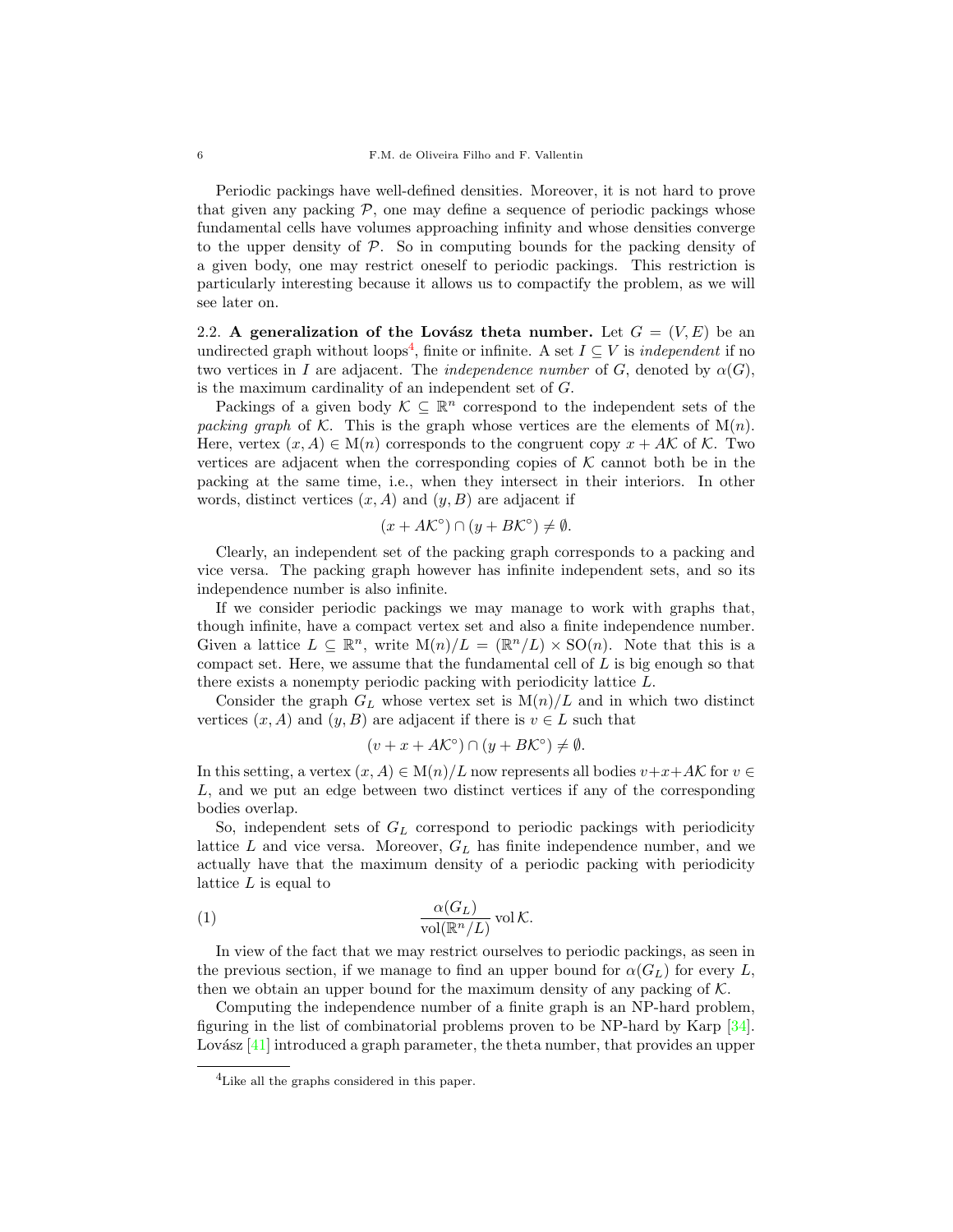bound for the independence number of a finite graph and that can be computed in polynomial time. In Theorem [2.1](#page-6-0) we present a generalization of the theta number to graphs defined over certain measure spaces, like the graph  $G_L$ .

To present our theorem we need first a few definitions and facts from functional analysis. For background we refer the reader to the book by Conway [\[20\]](#page-28-19).

Let V be a separable and compact topological space and  $\mu$  be a finite Borel measure on  $V$  which is such that every nonempty open subset of  $V$  has nonzero measure. There are many examples of such a space. For instance, any finite set V with the counting measure provides such an example, as does  $M(n)/L$  with its natural measure.

A Hilbert-Schmidt kernel, or simply a kernel, is a square-integrable function  $K: V \times V \to \mathbb{C}$ . A kernel defines an operator  $T_K: L^2(V) \to L^2(V)$  as follows: for  $f \in L^2(V)$  and  $x \in V$  we have

$$
(T_K f)(x) = \int_V K(x, y) f(y) d\mu(y).
$$

An *eigenfunction* of K is a nonzero function  $f \in L^2(V)$  such that  $T_K f = \lambda f$  for some  $\lambda \in \mathbb{C}$ . We say that  $\lambda$  is the *eigenvalue* associated with f.

A kernel K is *Hermitian* if  $K(x, y) = K(y, x)$  for all  $x, y \in V$ ; a Hermitian kernel defines a self-adjoint operator  $T_K$ . We say that K is *positive* if it is Hermitian and for all  $\rho \in L^2(V)$  we have

$$
\int_{V} \int_{V} K(x, y) \rho(x) \overline{\rho(y)} d\mu(x) d\mu(y) \ge 0.
$$

This is equivalent to  $\langle T_K \rho, \rho \rangle \ge 0$  for all  $\rho \in L^2(V)$ , where

$$
\langle f, g \rangle = \int_V f(x) \overline{g(x)} \, d\mu(x)
$$

is the standard inner product between f,  $g \in L^2(V)$ . Further still, a Hermitian kernel is positive if and only if all its eigenvalues are nonnegative.

<span id="page-6-0"></span>**Theorem 2.1.** Let  $G = (V, E)$  be a graph, where V is a separable and compact topological space having a finite Borel measure  $\mu$  such that every nonempty open set of V has nonzero measure. Suppose that kernel  $K: V \times V \to \mathbb{R}$  satisfies the following conditions:

- $(i)$  K is continuous;
- (ii)  $K(x, y) \leq 0$  whenever  $x \neq y$  are nonadjacent;
- (iii)  $K J$  is positive, where J is the constant 1 kernel.

Then, for any number B such that  $B \geq K(x,x)$  for all  $x \in V$ , we have  $\alpha(G) \leq B$ .

Notice that any kernel  $K$  satisfying the conditions of the theorem provides an upper bound for  $\alpha(G)$ . For a finite graph, the optimal bound given by the theorem is exactly the theta prime number of the graph  $G$ , a strengthening of the theta number introduced independently by McEliece, Rodemich, and Rumsey [\[43\]](#page-29-5) and Schrijver [\[45\]](#page-29-6).

Such generalizations of the theta number have been considered before by Bachoc, Nebe, Oliveira, and Vallentin  $[6]$ , where it is proved that the linear programming bound of Delsarte, Goethals, and Seidel [\[23\]](#page-28-20) for the sizes of spherical codes comes from such a generalization.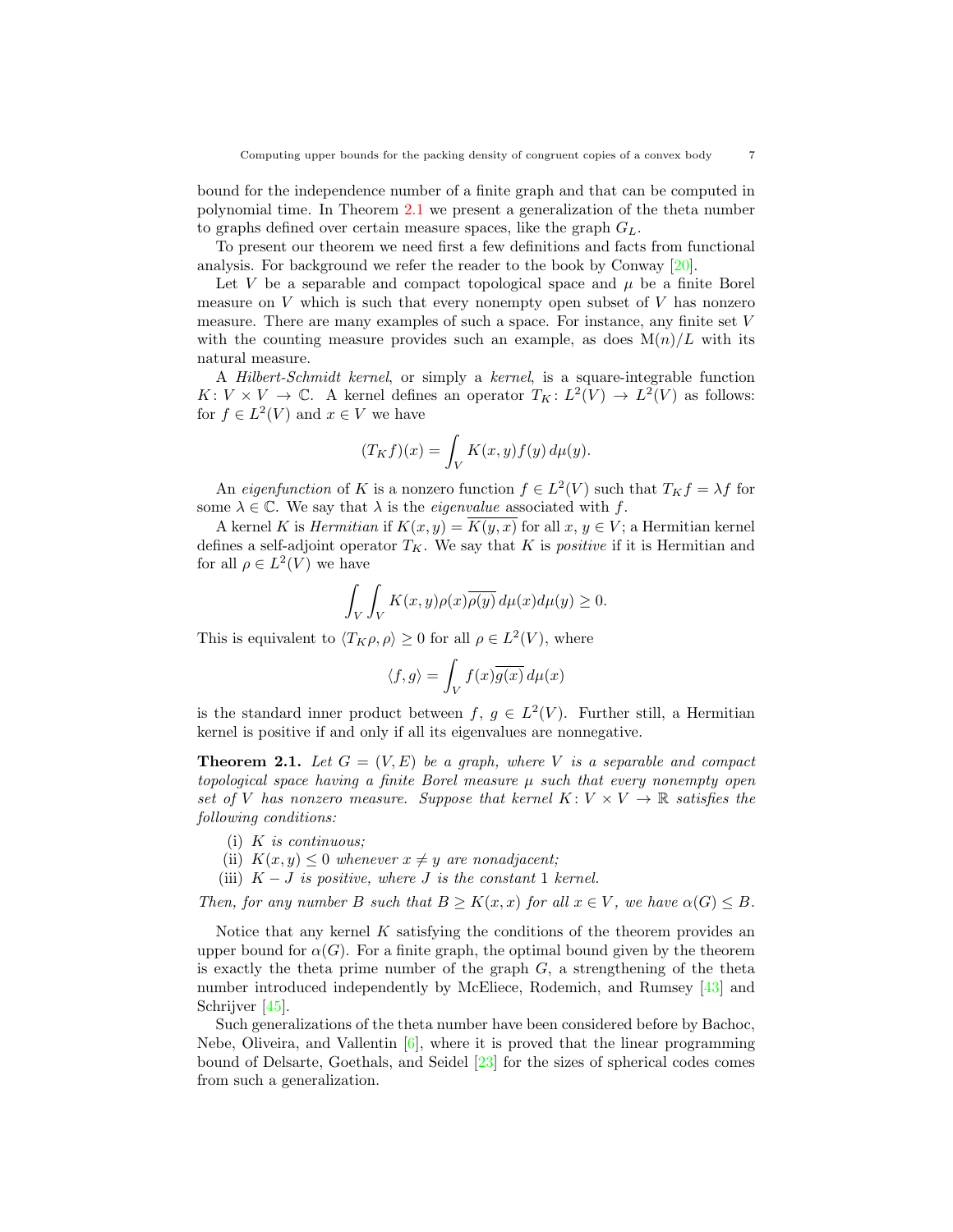To prove the theorem we need the following alternative characterization of continuous and positive kernels: A continuous kernel  $K: V \times V \to \mathbb{C}$  is positive if and only if for all m and any choice  $x_1, \ldots, x_m$  of points in V the matrix  $(K(x_i, x_j))_{i,j=1}^m$ is positive semidefinite (cf. Lemma 1 in Bochner [\[9\]](#page-27-8)). In fact, here is where the hypothesis on  $V$  is used: To prove this, one needs to use the fact that  $V$  is compact, separable, and that the measure  $\mu$  is finite and nonzero on nonempty open sets.

*Proof of Theorem [2.1.](#page-6-0)* Let  $I \subseteq V$  be a nonempty finite independent set. Since  $K-J$ is a continuous and positive kernel, we have that

$$
\sum_{x,y\in I} K(x,y) \ge \sum_{x,y\in I} J(x,y) = |I|^2.
$$

Since K satisfies condition (ii), if B is an upper bound on the diagonal entries of K we have that

$$
|I|B \ge \sum_{x \in I} K(x, x) \ge \sum_{x, y \in I} K(x, y) \ge |I|^2,
$$

and then  $B \geq |I|$ , as we wanted.

<span id="page-7-1"></span>2.3. A proof of the main theorem. The proof of Theorem [1.1](#page-3-0) is similar to the proof of Theorem 3.1 in the paper by de Laat, Oliveira, and Vallentin [\[38\]](#page-28-8). We first prove the theorem for functions of bounded support and then extend it to  $L^1$ functions.

Let  $f: M(n) \to \mathbb{R}$  be a function of bounded support satisfying conditions (i)–(iii) in Theorem [1.1.](#page-3-0) Given a lattice  $L \subseteq \mathbb{R}^n$  whose fundamental cell is big enough so that there is a nonempty periodic packing with periodicity lattice  $L$ , we use  $f$  to define a kernel  $K_L: (\mathcal{M}(n)/L) \times (\mathcal{M}(n)/L) \to \mathbb{R}$  satisfying conditions (i)–(iii) of Theorem [2.1](#page-6-0) for the graph  $G_L$ , defined in the previous section.

In fact, we let

<span id="page-7-0"></span>(2)  
\n
$$
K_L((x, A), (y, B)) = \sum_{v \in L} f((y - v, B)^{-1}(x, A))
$$
\n
$$
= \sum_{v \in L} f(B^{-1}(x - y + v), B^{-1}A)
$$

for every  $(x, A), (y, B) \in M(n)/L$ .

Since f has bounded support and  $x, y \in \mathbb{R}^n/L$ , the sum above is actually a finite sum. This shows not only that  $K_L$  is well-defined, but also that it is continuous.

We claim that  $K_L$  has the following properties:

K1. it is a positive kernel;

K2. the constant 1 function is an eigenfunction of  $K_L$ , with eigenvalue  $\lambda$ ; K3.  $K_L((x, A), (y, B)) \leq 0$  if  $(x, A) \neq (y, B)$  are nonadjacent in  $G_L$ ;

K4.  $f(0, I) \geq K_L((x, A), (x, A))$  for all  $(x, A) \in M(n)/L$ .

Once we have established these properties, it becomes clear that the kernel

$$
\tilde{K}_L = \frac{\text{vol}(\mathbb{R}^n/L)}{\lambda} K_L
$$

satisfies conditions (i)–(iii) of Theorem [2.1](#page-6-0) for the graph  $G_L$ . In particular, the fact that  $K_L - J$  is positive follows directly from K1 and K2 above, because the constant 1 function is an eigenfunction of both  $K_L$  and J with associated eigenvalue vol $(\mathbb{R}^n/L)$  in both cases.

$$
\mathsf{L}^{\mathsf{L}}
$$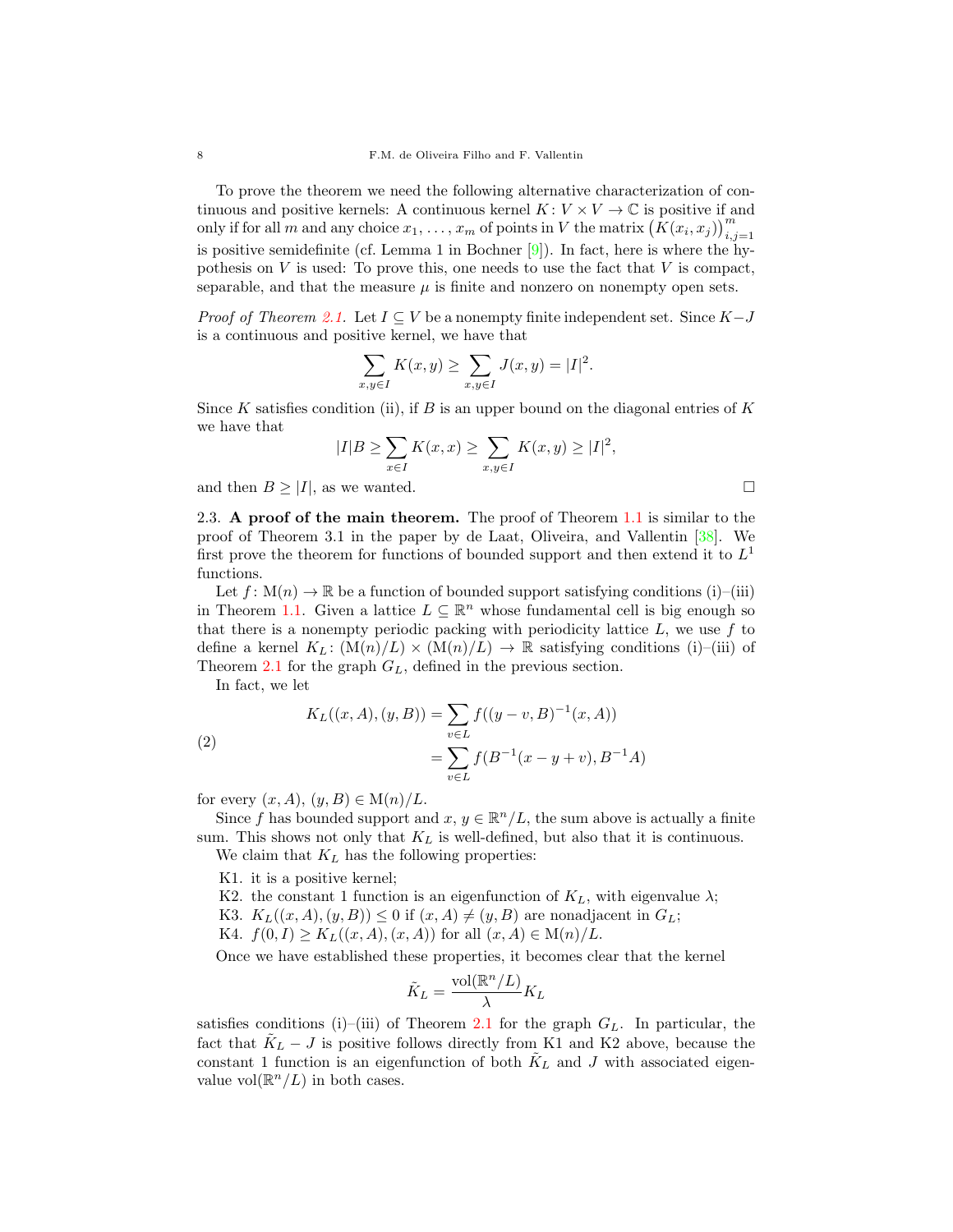But then from K4 we may take  $B = f(0, I) \text{vol}(\mathbb{R}^n / L)/\lambda$  in Theorem [2.1](#page-6-0) and obtain the bound

$$
\alpha(G_L) \le f(0,I) \frac{\text{vol}(\mathbb{R}^n/L)}{\lambda}.
$$

So the maximum density of any periodic packing with periodicity lattice  $L$  is bounded from above by (cf. equation  $(1)$ )

$$
\frac{\alpha(G_L)}{\text{vol}(\mathbb{R}^n/L)} \text{ vol }\mathcal{K} \le \frac{f(0, I)}{\lambda} \text{ vol }\mathcal{K},
$$

and since L is an arbitrary lattice, we would have a proof of Theorem [1.1.](#page-3-0)

So we set out to prove K1–K4. Property K1 is implied by the fact that  $f$  is of positive type. In fact, since  $f(x, A) = \overline{f((x, A)^{-1})}$ , kernel K<sub>L</sub> is Hermitian by construction. Now take a function  $\rho \in L^2(\mathcal{M}(n)/L)$ . We also view  $\rho$  as the periodic function  $\rho: M(n) \to \mathbb{C}$  such that  $\rho(x+v, A) = \rho(x, A)$  for all  $v \in L$ . For  $T > 0$ , write  $M_T(n) = [-T, T]^n \times SO(n)$ . Then

$$
\int_{M(n)/L} \int_{M(n)/L} K_L((x, A), (y, B)) \rho(x, A) \overline{\rho(y, B)} d(y, B) d(x, A)
$$
\n
$$
= \int_{M(n)/L} \int_{M(n)/L} \sum_{v \in L} f((y - v, B)^{-1}(x, A)) \rho(x, A) \overline{\rho(y, B)} d(y, B) d(x, A).
$$
\n
$$
= \int_{M(n)/L} \int_{M(n)} f((y, B)^{-1}(x, A)) \overline{\rho(y, B)} d(y, B) \rho(x, A) d(x, A)
$$
\n
$$
= \lim_{T \to \infty} \frac{\text{vol}(\mathbb{R}^n/L)}{\text{vol}[-T, T]^n} \int_{M_T(n)} \int_{M(n)} f((y, B)^{-1}(x, A)) \overline{\rho(y, B)} d(y, B)
$$
\n
$$
\cdot \rho(x, A) d(x, A)
$$
\n
$$
= \lim_{T \to \infty} \frac{\text{vol}(\mathbb{R}^n/L)}{\text{vol}[-T, T]^n} \int_{M_T(n)} \int_{M_T(n)} f((y, B)^{-1}(x, A)) \rho(x, A) \overline{\rho(y, B)}
$$
\n
$$
\cdot d(y, B) d(x, A)
$$
\n
$$
\geq 0.
$$

Above, from the second to the third line we exchange the sum with the innermost integral and use the fact that, if  $h \colon \mathbb{R}^n \to \mathbb{C}$  is an integrable function, then

(3) 
$$
\sum_{v \in L} \int_{\mathbb{R}^n / L} h(x + v) dx = \int_{\mathbb{R}^n} h(x) dx.
$$

To go from the third to the fourth line we notice that the function

<span id="page-8-0"></span>
$$
(x, A) \mapsto \int_{\mathcal{M}(n)} f((y, B)^{-1}(x, A)) \overline{\rho(y, B)} d(y, B)
$$

is periodic with respect to the lattice L. From the fourth to the fifth line we use the fact that  $f$  is of bounded support. Finally, from the fifth to the sixth line we apply directly the definition of a function of positive type.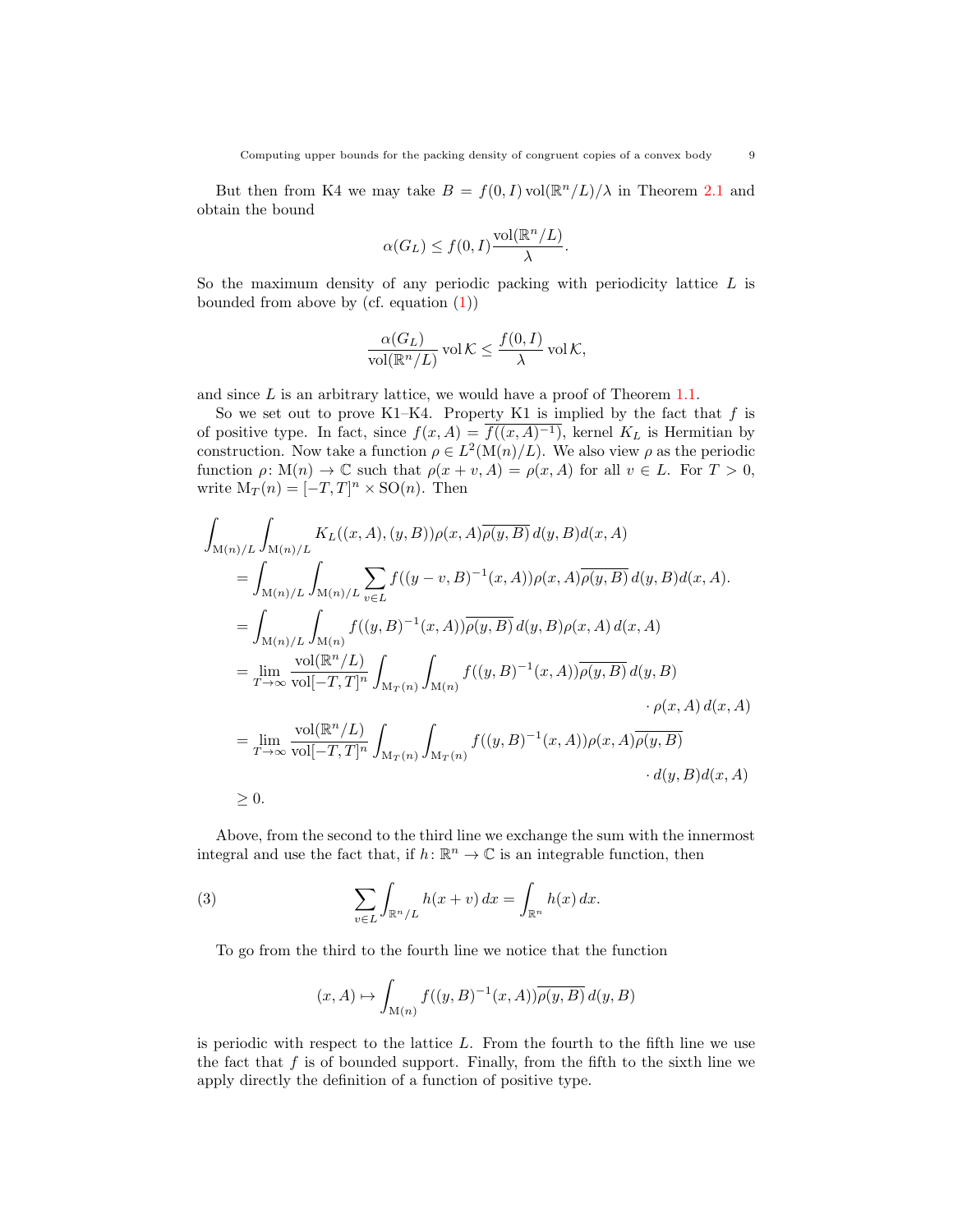To see K2, we use [\(3\)](#page-8-0) and notice that for a fixed  $(x, A) \in M(n)/L$  we have

$$
\int_{M(n)/L} K_L((x, A), (y, B)) d(y, B) = \int_{M(n)/L} \sum_{v \in L} f((y - v, B)^{-1}(x, A)) d(y, B)
$$
  
= 
$$
\int_{M(n)} f((y, B)^{-1}(x, A)) d(y, B)
$$
  
= 
$$
\lambda.
$$

To prove K3, recall that  $(x, A), (y, B) \in M(n)/L$  are nonadjacent if for all  $v \in L$ we have  $(v + x + AK^{\circ}) \cap (y + BK^{\circ}) = \emptyset$ , and this is the case if and only if

$$
\mathcal{K}^{\circ} \cap (B^{-1}(x - y + v) + B^{-1}A\mathcal{K}^{\circ}) = \emptyset.
$$

But then, since  $f$  satisfies (ii) in the statement of Theorem [1.1,](#page-3-0) every summand in [\(2\)](#page-7-0) will be nonpositive, implying K3.

Property K4 may be similarly proven. In fact, since from start we assumed  $L$  has a large enough fundamental cell, for  $v \in L$  with  $v \neq 0$  we have  $\mathcal{K}^{\circ} \cap (A^{-1}v + \mathcal{K}^{\circ}) = \emptyset$ . But then in expression [\(2\)](#page-7-0) for  $K_L((x, A), (x, A))$ , all summands but the one for  $v = 0$ will be nonpositive, and the summand for  $v = 0$  is exactly  $f(0, I)$ , proving K4.

So we have K1–K4, and Theorem [1.1](#page-3-0) follows for functions  $f$  of bounded support. To prove the theorem for a given  $L^1$  function, we approximate it by functions of bounded support as follows.

Let  $f \in L^1(\mathcal{M}(n))$  be a real-valued function satisfying conditions (i)–(iii) in Theorem [1.1.](#page-3-0) For  $T > 0$ , consider the function  $g_T : M(n) \to \mathbb{R}$  given by

$$
g_T(x, A) = \frac{\text{vol}(B(0, T) \cap B(x, T))}{\text{vol } B(0, T)} f(x, A),
$$

where  $B(x, T)$  is the ball of radius T centered at x.

Clearly,  $q_T$  is continuous and has bounded support. We claim that it is also a function of positive type.

To see this, we will use a characterization of continuous functions of positive type analogous to the characterization of continuous positive kernels given in §[2.2,](#page-5-2) namely: A continuous function  $f \in L^{\infty}(\mathcal{M}(n))$  is of positive type if and only if the matrix

$$
(f((x_j, A_j)^{-1}(x_i, A_i)))_{i,j=1}^m
$$

is positive semidefinite for any m and any elements  $(x_1, A_1), \ldots, (x_m, A_m) \in M(n)$ (cf. Folland [\[28\]](#page-28-21), Proposition 3.35).

Let  $(x_1, A_1), \ldots, (x_m, A_m) \in M(n)$  be any given elements. Let  $\chi_i : \mathbb{R}^n \to \{0, 1\}$ be the characteristic function of  $B(x_i, T)$  and denote by  $\langle f, g \rangle$  the standard inner product between functions  $f, g \in L^2(\mathbb{R}^n)$ . Then

$$
g_T((x_j, A_j)^{-1}(x_i, A_i)) = g_T(A_j^{-1}(x_i - x_j), A_j^{-1}A_i)
$$
  
= 
$$
\frac{\text{vol}(B(0, T) \cap B(A_j^{-1}(x_i - x_j), T))}{\text{vol }B(0, T)} f((x_j, A_j)^{-1}(x_i, A_i))
$$
  
= 
$$
\frac{\text{vol}(B(x_i, T) \cap B(x_j, T))}{\text{vol }B(0, T)} f((x_j, A_j)^{-1}(x_i, A_i))
$$
  
= 
$$
\frac{\langle \chi_i, \chi_j \rangle}{\text{vol }B(0, T)} f((x_j, A_j)^{-1}(x_i, A_i)).
$$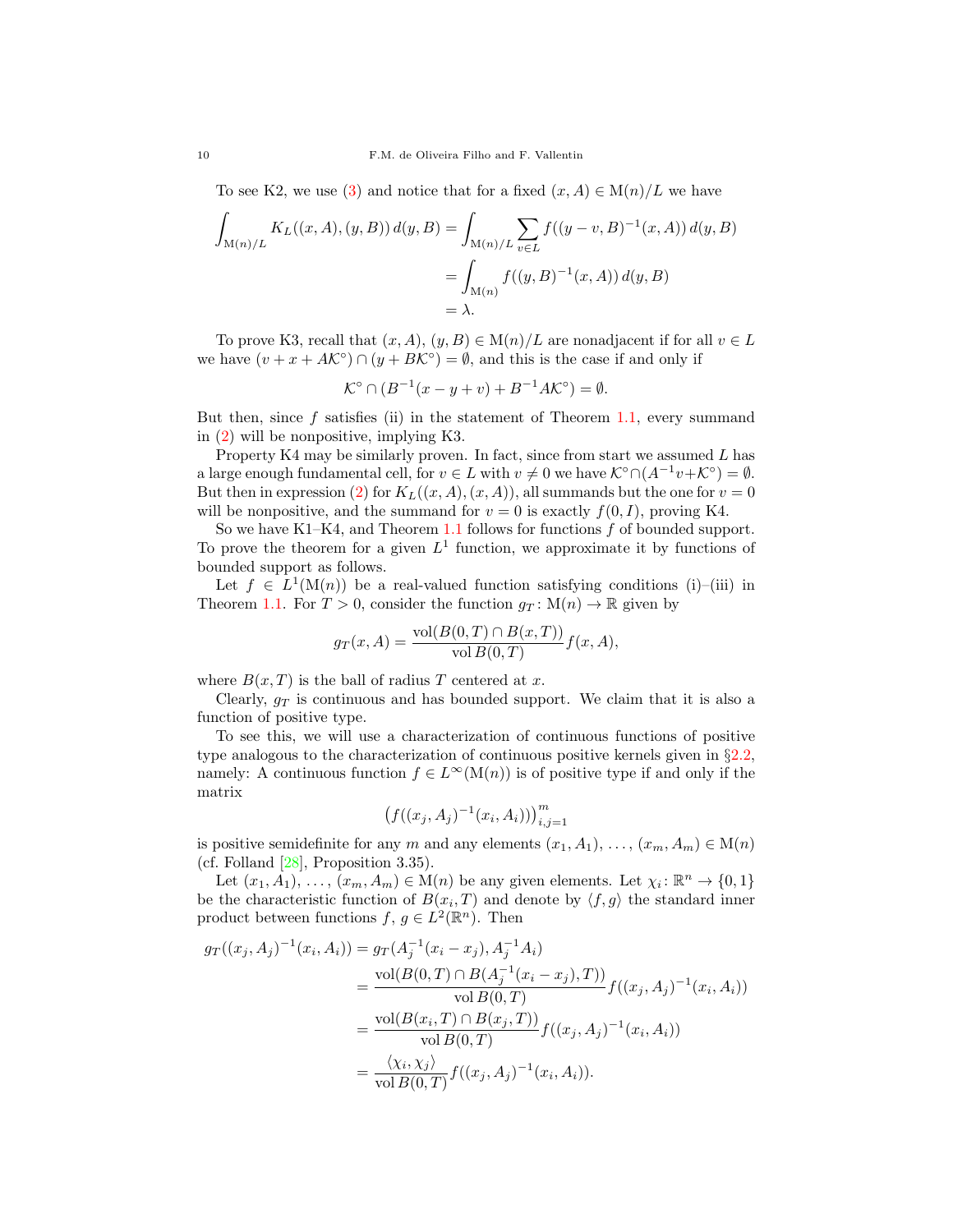Computing upper bounds for the packing density of congruent copies of a convex body 11

This shows that the matrix

(4) 
$$
(g_T((x_j, A_j)^{-1}(x_i, A_i)))_{i,j=1}^m
$$

is the Hadamard (entrywise) product of the matrices

<span id="page-10-0"></span>
$$
\left(f((x_j, A_j)^{-1}(x_i, A_i))\right)_{i,j=1}^m \quad \text{and} \quad \frac{1}{\text{vol } B(0,T)} \left(\langle \chi_i, \chi_j \rangle\right)_{i,j=1}^m.
$$

The first matrix above is positive semidefinite since  $f$  is of positive type. The second matrix is positive semidefinite since it is a positive multiple of the Gram matrix of vectors  $\chi_1, \ldots, \chi_m$ . So we have that [\(4\)](#page-10-0) is positive semidefinite, and thus  $g_T$  is of positive type.

By construction, whenever  $f(x, A) \leq 0$ , also  $g_T(x, A) \leq 0$ . So  $g_T$  is a continuous function of bounded support satisfying conditions (i) and (ii) from the statement of Theorem [1.1.](#page-3-0) This implies immediately that

(5) 
$$
\frac{g_T(0, I)}{\lambda_T} \operatorname{vol} \mathcal{K} = \frac{f(0, I)}{\lambda_T} \operatorname{vol} \mathcal{K}
$$

is an upper bound for the density of any packing of congruent copies of  $K$ , where

<span id="page-10-1"></span>
$$
\lambda_T = \int_{\mathcal{M}(n)} g_T(x, A) d(x, A).
$$

To finish, notice that  $g_T$  converges pointwise to f as  $T \to \infty$ . Moreover, for all T we have  $|g_T(x, A)| \leq |f(x, A)|$ . So it follows from Lebesgue's dominated convergence theorem that  $\lambda_T \to \lambda$  as  $T \to \infty$ . This together with [\(5\)](#page-10-1) finishes the proof of Theorem [1.1.](#page-3-0)

2.4. Using the symmetry of the body. Let  $K \subseteq \mathbb{R}^n$  be a convex body. Its symmetry group is the subgroup of  $SO(n)$  defined as

$$
S(\mathcal{K}) = \{ A \in SO(n) : A\mathcal{K} = \mathcal{K} \}.
$$

The action by conjugation of an element  $B \in \text{SO}(n)$  on a function  $f \in L^1(\text{M}(n))$ is given by

$$
(B \cdot f)(x, A) = f((0, B)(x, A)(0, B)^{-1}).
$$

Suppose now G is a compact subgroup of  $S(\mathcal{K})$ . Then in Theorem [1.1](#page-3-0) we may restrict ourselves to G-invariant functions  $f \in L^1(\mathcal{M}(n))$  without affecting the bound obtained. Here we say that f is G-invariant if  $B \cdot f = f$  for all  $B \in G$ .

This restriction to G-invariant functions may make it easier to apply Theorem [1.1.](#page-3-0) This is actually the case for our application to pentagon packings, as we will see in §[5.](#page-15-0)

To see that the restriction to G-invariant functions does not affect the bound that can be obtained from Theorem [1.1,](#page-3-0) notice that, if  $f \in L^1(\mathcal{M}(n))$  is a bounded continuous function satisfying conditions (i)–(iii) of Theorem [1.1,](#page-3-0) then also  $B \cdot f$ , for  $B \in G$ , satisfies these conditions.

In fact, to show that  $B \cdot f$  is of positive type, let  $(x_1, A_1), \ldots, (x_m, A_m) \in M(n)$ . Then

$$
((B \cdot f)((x_j, A_j)^{-1}(x_i, A_i)))_{i,j=1}^m
$$
  
=  $(f((0, B)(x_j, A_j)^{-1}(x_i, A_i)(0, B)^{-1}))_{i,j=1}^m$   
=  $(f(((x_j, A_j)(0, B)^{-1})^{-1}((x_i, A_i)(0, B)^{-1})))_{i,j=1}^m$ ,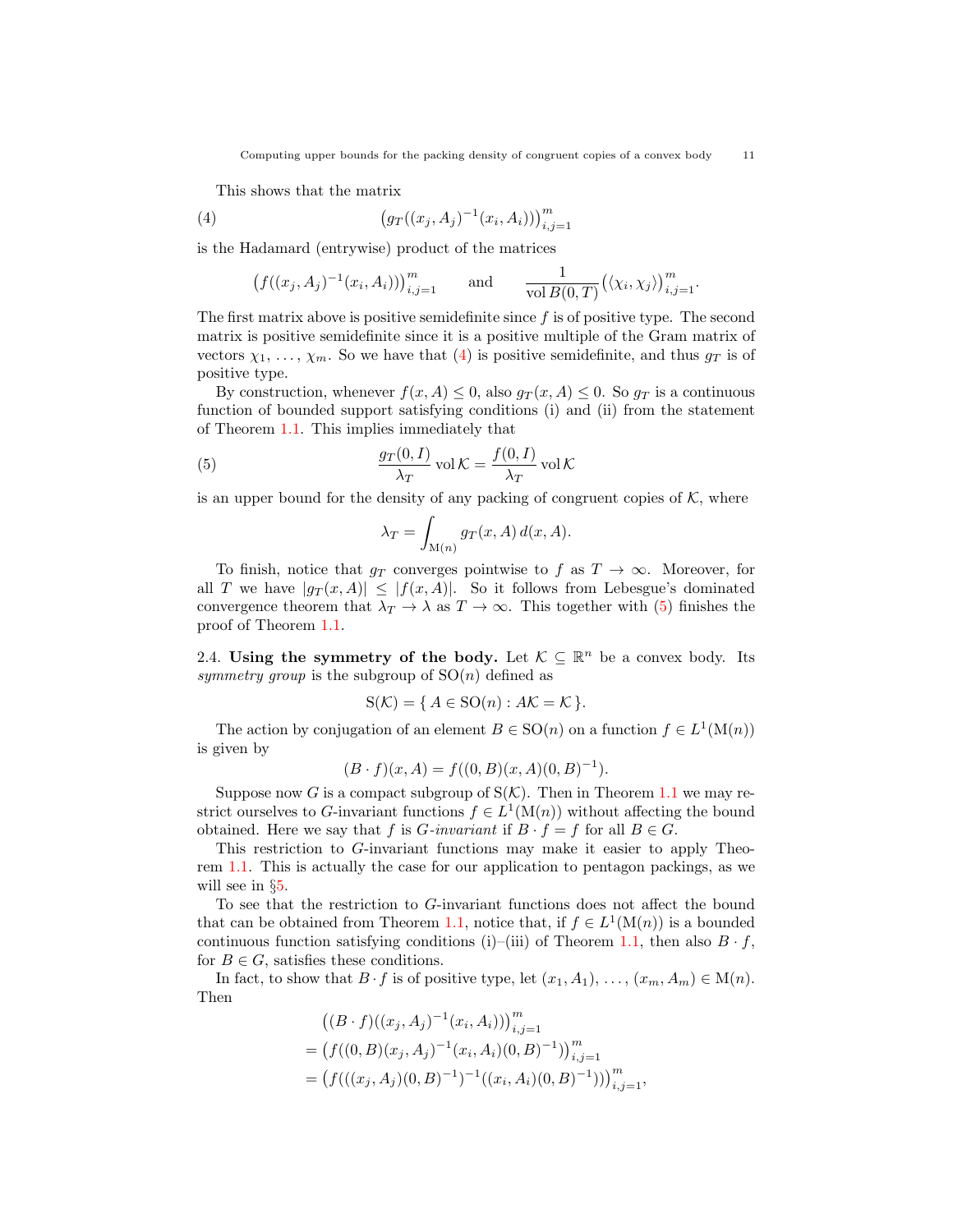and since f is of positive type,  $B \cdot f$  is also of positive type (cf. the alternative characterization of continuous functions of positive type in the previous section).

To see that  $B \cdot f$  satisfies condition (ii) of Theorem [1.1,](#page-3-0) notice that, since  $B^{-1} \mathcal{K} =$ K, we have  $\mathcal{K}^{\circ} \cap (x + AK^{\circ}) = \emptyset$  if and only if  $\mathcal{K}^{\circ} \cap (Bx + BAB^{-1}\mathcal{K}^{\circ}) = \emptyset$ .

Finally, we have

$$
\int_{M(n)} (B \cdot f)(x, A) d(x, A) = \int_{M(n)} f(x, A) d(x, A),
$$

and so we see that  $B \cdot f$  satisfies the conditions of Theorem [1.1](#page-3-0) and provides the same bound as f.

Now, since G is compact, it admits a Haar measure  $\mu$  which we normalize so that  $\mu(G) = 1$ . Then it is immediate that the function  $\overline{f} \in L^1(\mathcal{M}(n))$  such that

$$
\overline{f}(x, A) = \int_G (B \cdot f)(x, A) d\mu(B)
$$

satisfies (i)–(iii) of Theorem [1.1](#page-3-0) and provides the same bound as f. Moreover,  $\overline{f}$  is G-invariant. So it follows that a restriction to G-invariant functions does not affect the bound of Theorem [1.1.](#page-3-0)

### 3. Semidefinite programming and sums of squares

<span id="page-11-0"></span>We collect here the basic facts we need from semidefinite programming. For further background we refer to the book by Ben-Tal and Nemirovski [\[7\]](#page-27-9).

A linear programming problem amounts to maximizing a linear function over a polyhedron, which is the intersection of the nonnegative orthant  $\mathbb{R}^n_{\geq 0}$  with an affine subspace. A semidefinite programming problem  $-$  a rich generalization of linear programming — amounts to maximizing a linear function over a spectrahedron, the intersection of the cone of positive semidefinite matrices  $S_{\geq 0}^n$  with an affine subspace. A semidefinite programming problem in primal standard form is

$$
\sup \{ \langle C, X \rangle : X \in \mathcal{S}_{\geq 0}^n, \ \langle A_j, X \rangle = b_j, \ j = 1, \dots, m \},
$$

where C,  $A_1, \ldots, A_m$  are given  $n \times n$  matrices and where  $b_1, \ldots, b_m \in \mathbb{C}$ . Here  $\langle A, B \rangle = \text{tr}(B^*A)$  denotes the trace inner product between matrices. Matrices C and  $A_i$  are usually required to be symmetric (or Hermitian). The seemingly more general setting used here can be easily reduced to this restricted version though.

Semidefinite programming problems are conic optimization problems. Sometimes it is convenient to assume that the variable matrix  $X$  has block-diagonal structure, which amounts to changing the cone  $\mathcal{S}_{\geq 0}^n$  to the direct product  $\mathcal{S}_{\geq 0}^{n_1} \times \cdots \times \mathcal{S}_{\geq 0}^{n_k}$ . For solving semidefinite programming problems two types of algorithms are available: the ellipsoid method and interior point methods. The ellipsoid method focuses on the existence of polynomial-time algorithms but no practical implementation is available. In contrast to this there are many very good implementations of interior point methods; De Klerk and Vallentin showed in [\[36\]](#page-28-22) that a variant of the interior point method for semidefinite programming can run in polynomial time on the Turing machine model.

Semidefinite programming is specially useful for certifying the nonnegativity of polynomials or of trigonometric polynomials via sums of squares. We quickly discuss the univariate case — the multivariate case is a simple extension.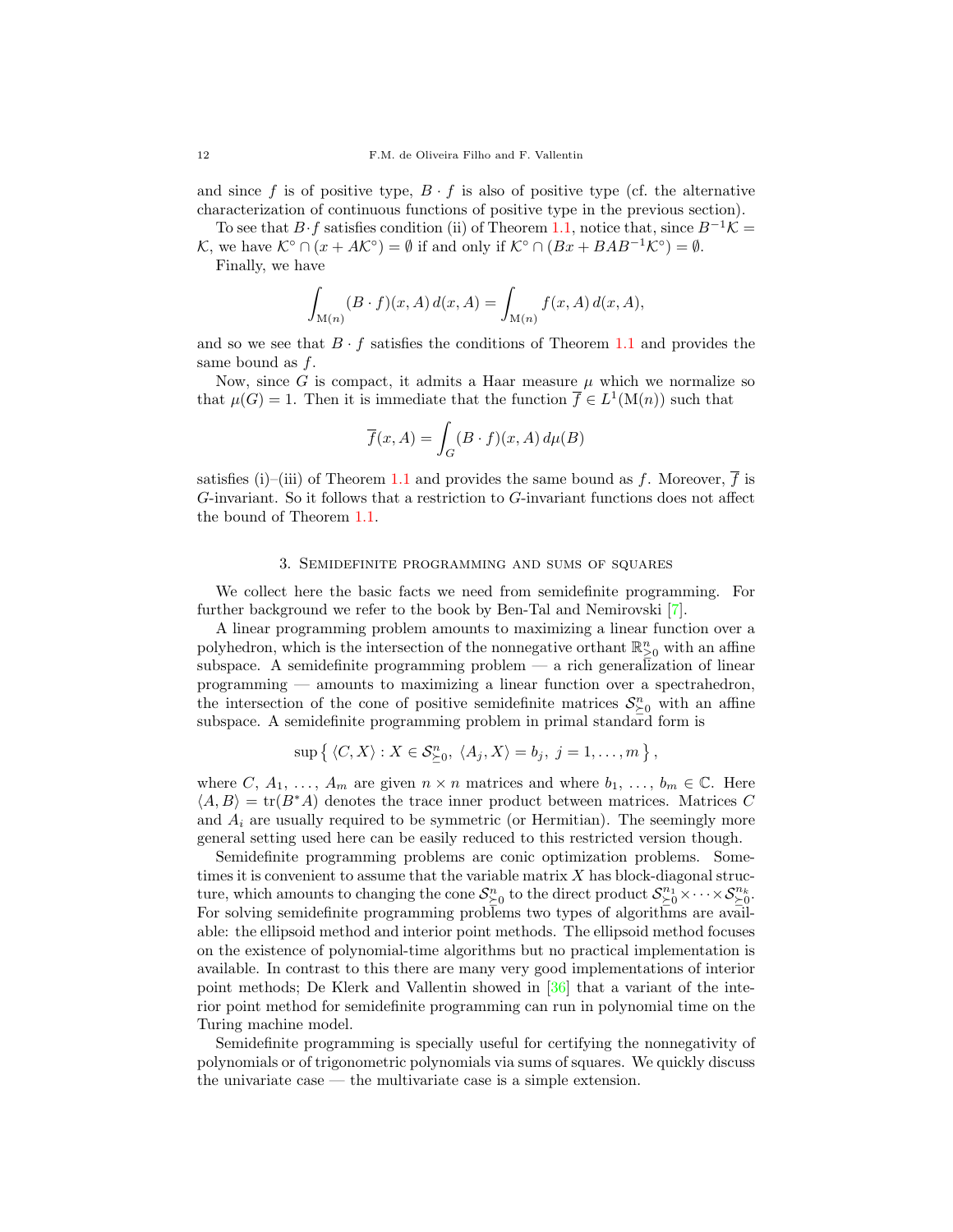A univariate polynomial  $p \in \mathbb{R}[x]$  of degree 2d is a sum of squares, i.e., it can be written as

 $p = h_1^2 + \cdots + h_r^2$  for some  $r \in \mathbb{N}$  and  $h_1, \ldots, h_r \in \mathbb{R}[x]$  of degree at most d if and only if there is a positive semidefinite matrix Q with

$$
p=\langle V,Q\rangle,
$$

where V is a matrix of polynomials such that  $V_{kl} = P_k(x)P_l(x)$  for some basis  $P_k$ of the space of polynomials of degree at most d.

Note  $p = \langle V, Q \rangle$  is an identity between polynomials. One can check it by linear equalities — equating the coefficients — once one writes both sides in terms of some basis.

If a polynomial can be written as a sum of squares, then it is clearly nonnegative. For univariate polynomials, the converse is also true. This is not the case in general, however; Laurent [\[40\]](#page-28-23) presents a survey.

A similar approach can be applied to trigonometric polynomials. Such is an expression of the sort

$$
p(\theta) = \sum_{k=-n}^{n} c_k e^{ik\theta},
$$

where  $c_k = \overline{c_{-k}}$ . One way to certify that this trigonometric polynomial is nonnegative for all  $\theta$  is to write it as a sum of squares, that is, to write it as

$$
p(\theta) = |h_1(e^{i\theta})|^2 + \cdots + |h_r(e^{i\theta})|^2
$$

for some number r and some univariate polynomials  $h_1, \ldots, h_r$ . Now, being a sum of squares is equivalent to the existence of an  $(n+1)\times(n+1)$  positive semidefinite matrix Q such that

$$
p(\theta) = \langle V(e^{i\theta}), Q \rangle,
$$

<span id="page-12-0"></span>where V is the matrix with  $V_{kl}(z) = z^{k-l}$ .

## 4. Harmonic analysis on M(2)

Our approach to apply Theorem [1.1](#page-3-0) in order to obtain upper bounds for the maximum density of pentagon packings is to specify the function  $f$  via its Fourier transform. So here we quickly present the facts from the theory of harmonic analysis on  $M(2)$  that we will use. We follow Sugiura [\[47\]](#page-29-7) closely, though we deviate at some points, mainly concerning choices of normalization, as we will see.

For  $x, y \in \mathbb{R}^2$ , denote by  $x \cdot y = x_1y_1 + x_2y_2$  the Euclidean inner product. Let  $S^1$  be the unit circle and for  $\varphi, \psi \in L^2(S^1)$  denote by  $\langle \varphi, \psi \rangle$  the standard inner product between  $\varphi$  and  $\psi$ , i.e.,

$$
\langle \varphi, \psi \rangle = \frac{1}{\omega(S^1)} \int_{S^1} \varphi(\xi) \overline{\psi(\xi)} \, d\omega(\xi),
$$

where  $\omega$  is the Lebesgue measure on the unit circle.

For  $a \geq 0$  and  $(x, A) \in M(2)$ , consider the operator  $U^a_{(x,A)}: L^2(S^1) \to L^2(S^1)$ defined as follows: For  $\varphi \in L^2(S^1)$  we have

$$
[U_{(x,A)}^a \varphi](\xi) = e^{2\pi i a x \cdot \xi} \varphi(A^{-1}\xi)
$$

for all  $\xi \in S^1$ . (In the definition of  $U^a_{(x,A)}$  we differ from Sugiura [\[47\]](#page-29-7), who omits the factor  $2\pi$ , which we include to obtain better formulas — from a computational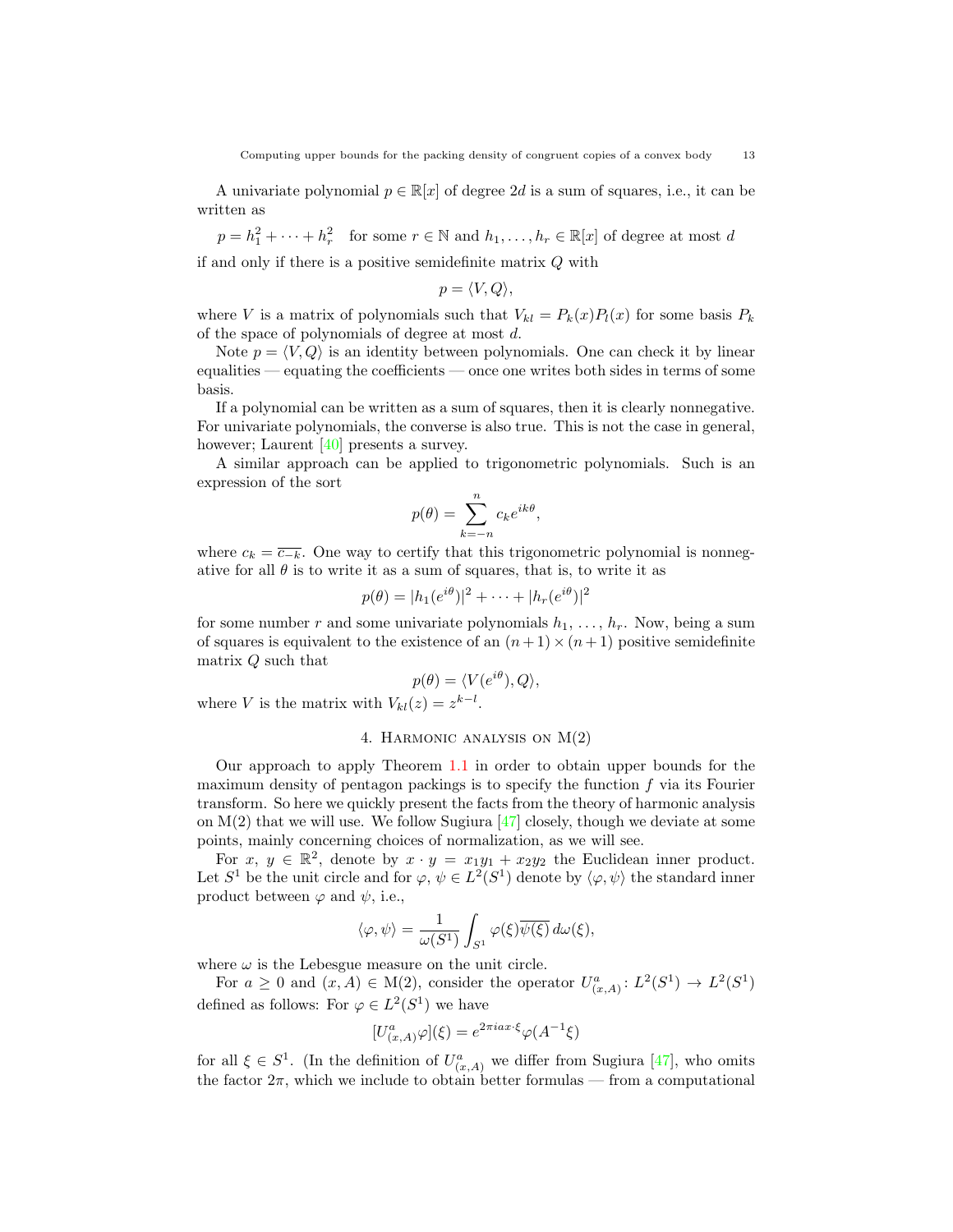point of view — later on. Besides changing some normalization parameters, this does not affect the theory as presented by Sugiura.)

Operator  $U_{(x,A)}^a$  is a bounded and unitary operator. Moreover, one can easily check that

$$
U^{a}_{(x,A)(y,B)} = U^{a}_{(x,A)} U^{a}_{(y,B)}
$$

for all  $(x, A), (y, B) \in M(2)$ . So the strongly continuous map  $\rho_a(x, A) = U^a_{(x, A)}$ provides a representation of M(2) for every  $a \geq 0$ . Representations  $\rho_a$ , for  $a > 0$ , are all irreducible and pairwise nonequivalent.

Given a function  $f \in L^1(M(2))$ , its Fourier transform at  $a \geq 0$  is the bounded operator  $\widehat{f}(a)$ :  $L^2(S^1) \to L^2(S^1)$  defined as

<span id="page-13-0"></span>
$$
\widehat{f}(a) = \int_{\mathcal{M}(2)} f(x, A) U_{(x, A)^{-1}}^a \, d(x, A).
$$

Having defined the Fourier transform of  $f$ , we would like to have an *inversion* formula, that is, a way to compute f back from its Fourier transform. In our case the inversion formula takes the following shape:

(6) 
$$
f(x, A) = 2\pi \int_0^\infty \text{tr}(U_{(x,A)}^a \hat{f}(a)) a \, da,
$$

where  $\operatorname{tr} F$  is the trace of a trace-class operator  $F$ . In the following, we only need positive trace-class operators. We define them now briefly, and we refer e.g. to Conway [\[20\]](#page-28-19) or Folland [\[28\]](#page-28-21) for further information. A positive bounded operator  $F: L^2(S^1) \to L^2(S^1)$  is called *trace-class* if there is a complete orthonormal system  $\varphi_k$  consisting of eigenfunctions of F with eigenvalues  $\lambda_k \geq 0$  and  $\sum_k \lambda_k < \infty$ . Then the trace of F is  $\text{tr}(F) = \sum_{k} \lambda_k = \sum_{k} \langle F \varphi_k, \varphi_k \rangle$ .

In [\(6\)](#page-13-0) we again deviate slightly from the exposition of Sugiura. The extra factor of  $2\pi$  in the above formula as compared to Theorem 3.1 in his book [\[47\]](#page-29-7) follows from the different normalization he uses for the measure of  $M(2)$ .

Of course, it is not always the case that the inversion formula holds or converges everywhere. In the book by Sugiura it is shown that the inversion formula holds for rapidly decreasing functions (see Definition 3 in Chapter IV,  $\S$ 3 in Sugiura [\[47\]](#page-29-7)).

We will provide explicit formulas for the Fourier transform and hence obtain explicit formulas for  $f$ . In this way it will be clear in our application that  $f$  is continuous and  $L^1$ . To ensure that f is of positive type, the following lemma will be useful. It shows that one can parametrize positive type functions by the positivity of the Fourier transform  $\hat{f}$ . Here it shows that the computations needed for applying Theorem [1.1](#page-3-0) are much more complicated than those for applying the Cohn-Elkies bound. For the Euclidean motion group  $M(n)$  the Fourier transform of a positive type function is positive trace-class-operator-valued, whereas for the translation group  $\mathbb{R}^n$  its values are simply nonnegative real numbers.

<span id="page-13-1"></span>**Lemma 4.1.** Suppose that for each  $a \geq 0$  we have that  $\widehat{f}(a)$  is a positive, traceclass operator. Then, if the function  $f$  defined in  $(6)$  is bounded and continuous, it is of positive type.

*Proof.* Take  $(x_1, A_1), \ldots, (x_m, A_m) \in M(2)$ . Recalling the alternative characterization of continuous functions of positive type given in  $\S 2.3$ , we show that the matrix

$$
\left(f((x_j, A_j)^{-1}(x_i, A_i))\right)_{i,j=1}^m
$$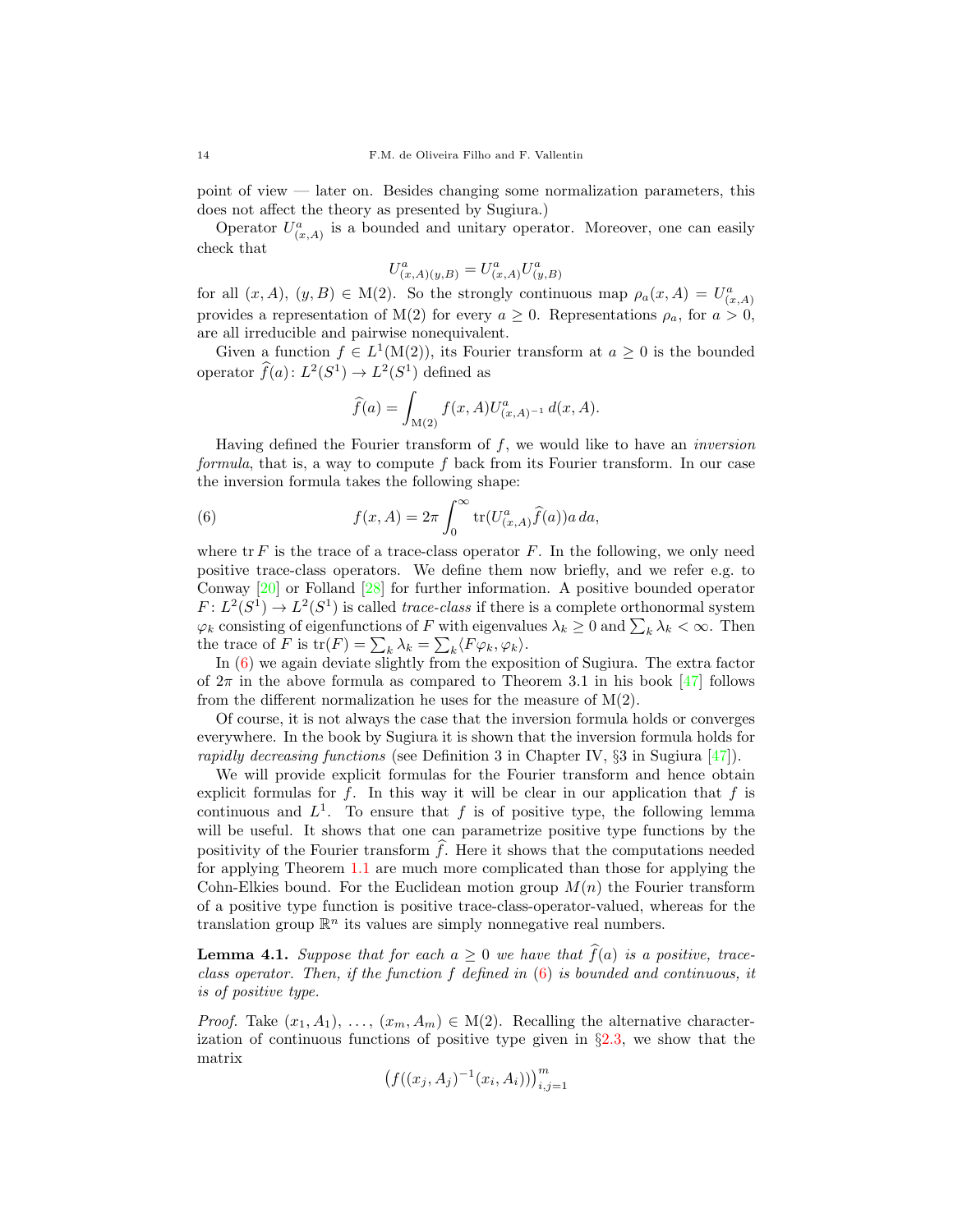is positive semidefinite.

By construction, this is a Hermitian matrix. From  $(6)$ , to prove it is positive semidefinite it suffices to show that for all  $a \geq 0$  the matrix

<span id="page-14-0"></span>(7) 
$$
\left(\text{tr}(U_{(x_j,A_j)^{-1}(x_i,A_i)}^a\hat{f}(a))\right)_{i,j=1}^m
$$

is positive semidefinite.

Notice that since each  $\hat{f}(a)$  is trace-class, and since  $U^a_{(x,A)}$  is a bounded operator, then  $U^a_{(x,A)}\hat{f}(a)$  is trace-class for all  $(x, A) \in M(2)$ , and so each entry of [\(7\)](#page-14-0) is welldefined.

To see that [\(7\)](#page-14-0) is positive semidefinite, let  $\varphi_1, \varphi_2, \ldots$  be a complete orthonormal system of  $L^2(S^1)$ . For  $i, j = 1, ..., m$  we have

$$
tr(U_{(x_j,A_j)^{-1}(x_i,A_i)}^a \hat{f}(a)) = \sum_{k=1}^{\infty} \langle U_{(x_j,A_j)^{-1}(x_i,A_i)}^a \hat{f}(a) \varphi_k, \varphi_k \rangle
$$
  
\n
$$
= \sum_{k=1}^{\infty} \langle U_{(x_j,A_j)^{-1}(x_i,A_i)}^a \hat{f}(a) U_{(x_j,A_j)^{-1}}^a \varphi_k, U_{(x_j,A_j)^{-1}}^a \varphi_k \rangle
$$
  
\n
$$
= \sum_{k=1}^{\infty} \langle U_{(x_i,A_i)}^a \hat{f}(a) U_{(x_j,A_j)^{-1}}^a \varphi_k, \varphi_k \rangle
$$
  
\n
$$
= \sum_{k=1}^{\infty} \langle \hat{f}(a) U_{(x_j,A_j)^{-1}}^a \varphi_k, U_{(x_i,A_i)^{-1}}^a \varphi_k \rangle
$$
  
\n
$$
= \sum_{k=1}^{\infty} \langle \hat{f}^{1/2}(a) U_{(x_j,A_j)^{-1}}^a \varphi_k, \hat{f}^{1/2}(a) U_{(x_i,A_i)^{-1}}^a \varphi_k \rangle.
$$

Here, we go from the first to the second line by noticing that, since  $U^a_{(x_j,A_j)^{-1}}$  is a unitary operator,  $U^a_{(x_j,A_j)^{-1}}\varphi_1, U^a_{(x_j,A_j)^{-1}}\varphi_2, \ldots$  is also a complete orthonormal system of  $L^2(S^1)$ . Finally, from the fourth to the fifth line, we observe that since  $\widehat{f}(a)$  is a positive trace-class operator, it has a square-root  $\widehat{f}^{1/2}(a)$ , a selfadjoint operator such that  $\widehat{f}(a) = \widehat{f}^{1/2}(a)\widehat{f}^{1/2}(a)$ .

So we see that  $(7)$  is a sum of positive semidefinite matrices, the k<sup>th</sup> summand being the Gram matrix of m vectors, and we are done.  $\Box$ 

We finish this section by computing a more explicit formula for the inverse transform. We identify both  $SO(2)$  and  $S^1$  with the torus  $\mathbb{R}/(2\pi\mathbb{Z})$ , and by an abuse of language with the interval  $[0, 2\pi]$ . We equip  $L^2([0, 2\pi])$  with the inner product

$$
\langle \varphi, \psi \rangle = \frac{1}{2\pi} \int_0^{2\pi} \varphi(\xi) \overline{\psi(\xi)} d\xi
$$

for  $\varphi, \psi \in L^2([0, 2\pi])$ . Then the functions  $\chi_r \in L^2([0, 2\pi])$ , for  $r \in \mathbb{Z}$ , defined as  $\chi_r(\xi) = e^{ir\xi}$  provide a complete orthonormal system of  $L^2([0, 2\pi])$ .

We define the *matrix coefficients* of the operator  $U^a_{(x,A)}$  on the basis  $\chi_r$  as

$$
u_{r,s}^a(x,A) = \langle U_{(x,A)}^a \chi_s, \chi_r \rangle \quad \text{with } r, s \in \mathbb{Z}.
$$

To compute this, we express  $x$  in polar coordinates as

$$
x = \rho(\cos \theta, \sin \theta)
$$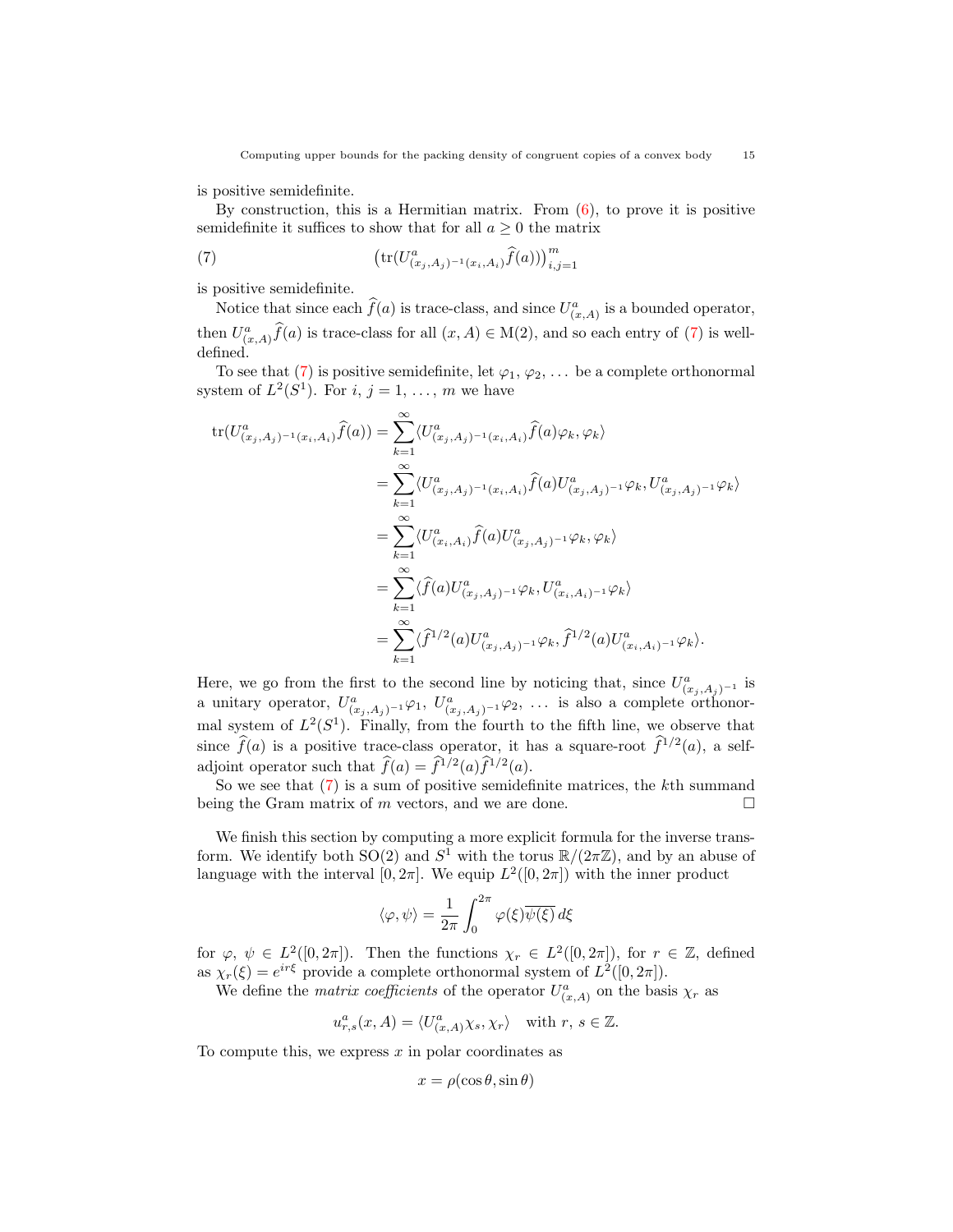and we see A as the rotation matrix

<span id="page-15-1"></span>(8) 
$$
A = A(\alpha) = \begin{pmatrix} \cos \alpha & -\sin \alpha \\ \sin \alpha & \cos \alpha \end{pmatrix},
$$

which rotates vectors counter-clockwise by an angle of  $\alpha$ . Then

<span id="page-15-3"></span>
$$
u_{r,s}^{a}(\rho,\theta,\alpha) = \langle U_{(x,A)}^{a}\chi_{s},\chi_{r}\rangle
$$
  
\n
$$
= \frac{1}{2\pi} \int_{0}^{2\pi} [U_{(x,A)}^{a}\chi_{s}](\xi)\overline{\chi_{r}(\xi)} d\xi
$$
  
\n
$$
= \frac{1}{2\pi} \int_{0}^{2\pi} e^{2\pi i a\rho(\cos\theta,\sin\theta)\cdot(\cos\xi,\sin\xi)} e^{is(\xi-\alpha)} e^{-ir\xi} d\xi
$$
  
\n(9)  
\n
$$
= \frac{1}{2\pi} e^{-is\alpha} \int_{0}^{2\pi} e^{2\pi i a\rho\cos(\xi-\theta)} e^{i(s-r)\xi} d\xi
$$
  
\n
$$
= \frac{1}{2\pi} e^{-is\alpha} \int_{0}^{2\pi} e^{2\pi i a\rho\cos\xi} e^{i(s-r)(\xi+\theta)} d\xi
$$
  
\n
$$
= \frac{1}{2\pi} e^{-i(s\alpha+(r-s)\theta)} \int_{0}^{2\pi} e^{i(s-r)\xi} e^{2\pi i a\rho\cos\xi} d\xi
$$
  
\n
$$
= i^{s-r} e^{-i(s\alpha+(r-s)\theta)} J_{s-r}(2\pi a\rho).
$$

Here,  $J_n(z)$  is the Bessel function of parameter n. To obtain the last line, we apply Bessel's integral (cf. Watson [\[49\]](#page-29-8), (1) in Chapter II, §2.2).

We may then rewrite [\(6\)](#page-13-0) by expressing the operators  $\hat{f}(a)$  on the basis  $\chi_r$ , for  $r \in \mathbb{Z}$ . This gives us

<span id="page-15-2"></span>(10)  

$$
f(\rho, \theta, \alpha) = \int_0^\infty \sum_{r, s \in \mathbb{Z}} \widehat{f}(a)_{r, s} u_{r, s}^a(\rho, \theta, \alpha) a \, da
$$

$$
= \int_0^\infty \sum_{r, s \in \mathbb{Z}} \widehat{f}(a)_{r, s} i^{s-r} e^{-i(s\alpha + (r-s)\theta)} J_{s-r}(2\pi a \rho) a \, da.
$$

### 5. Computations for pentagon packings

<span id="page-15-0"></span>In this section we present a semidefinite programming problem and show how from its solution a function f can be derived that satisfies conditions (i)–(iii) of Theorem [1.1](#page-3-0) when  $K$  is a regular pentagon. We describe the semidefinite programming problem in detail, and then discuss how it can be solved with the computer and how a function  $f$  can be obtained from its solution that provides the bound of 0.98103 for the maximum density of packings of regular pentagons in  $\mathbb{R}^2$ .

Throughout this section,  $K$  will denote the regular pentagon on  $\mathbb{R}^2$  whose vertices are the points

$$
\frac{1}{2}(\cos(k2\pi/5), \sin(k2\pi/5)) \text{ for } k = 0, \ldots, 4.
$$

Note the circumscribed circle of  $K$  has radius  $1/2$ .

The symmetry group of  $K$  is isomorphic to  $C_5$ , the cyclic group of order 5. It consists of the rotation matrices  $A(k2\pi/5)$ , for  $k = 0, \ldots, 4$ , where  $A(\alpha)$  is given in [\(8\)](#page-15-1).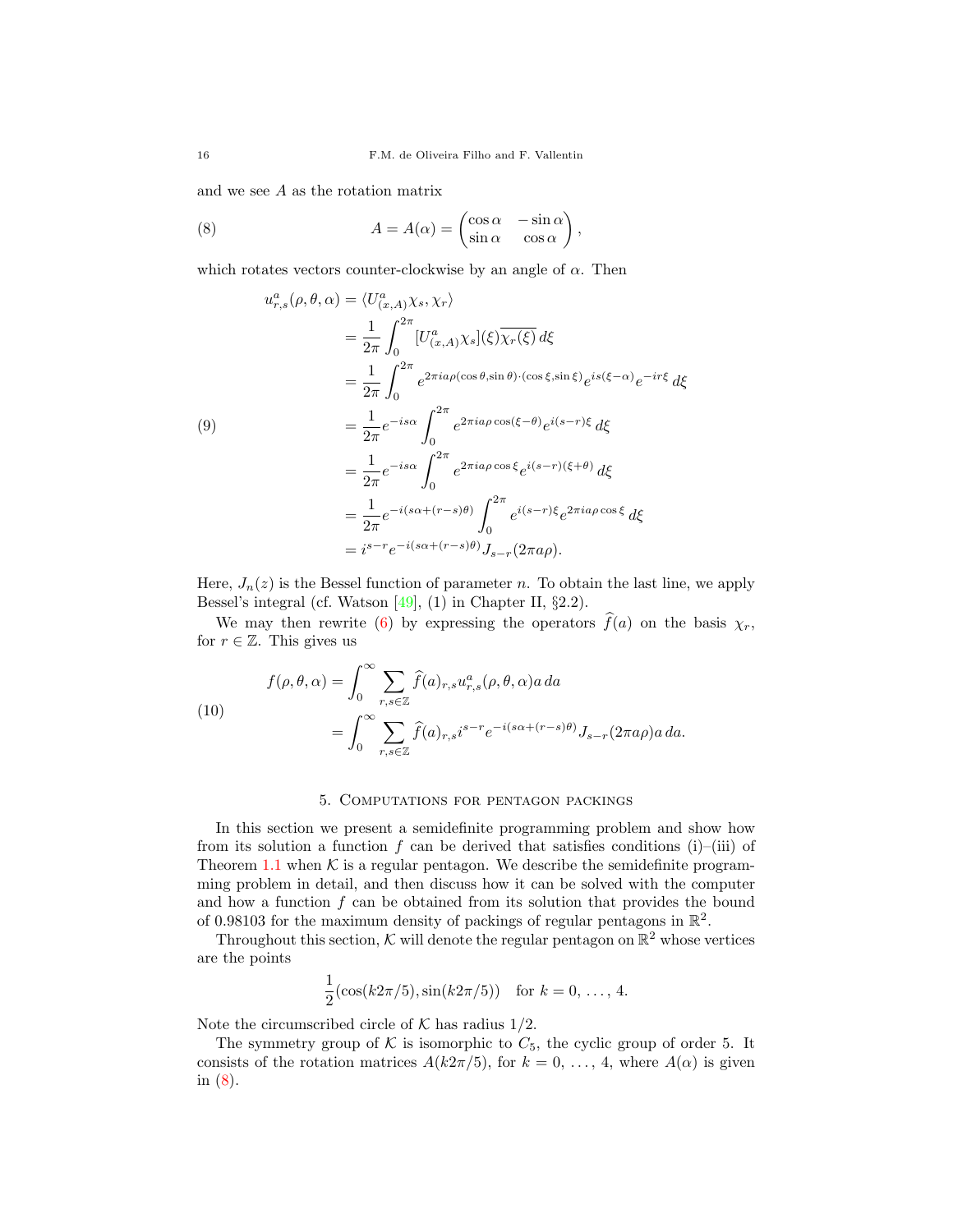5.1. Specifying the function. Our approach is to specify the function f required by Theorem [1.1](#page-3-0) via its Fourier transform. In this section we discuss our choice for the Fourier transform of  $f$ , give explicit formulas for  $f$  in terms of its transform, and show which constraints must be imposed on the transform so that  $f$  is a realvalued,  $L^1$  and continuous function of positive type which is  $S(\mathcal{K})$ -invariant.

Let  $N > 0$  be an integer and  $d \geq 1$  be an odd integer. Consider the matrix-valued function  $\varphi$  given by

<span id="page-16-0"></span>(11) 
$$
\varphi(a) = (\varphi_{r,s}(a))_{r,s=-N}^N = \left(\sum_{k=0}^d f_{r,s,k} a^{2k}\right)_{r,s=-N}^N.
$$

Notice that each  $\varphi(a)$  is a  $(2N + 1) \times (2N + 1)$  matrix whose entries are even univariate polynomials in the variable a.

We define  $f$  as the function whose Fourier transform is

(12) 
$$
\widehat{f}(a) = \varphi(a)e^{-\pi a^2}.
$$

Note that we express the operator  $\widehat{f}(a)$  in the basis  $\chi_r$  for  $r \in \mathbb{Z}$ , as discussed in §[4.](#page-12-0) Clearly, each  $\hat{f}(a)$  is a trace-class operator. In fact, each  $\hat{f}(a)$  has finite rank.

The reason for our choice for the Fourier transform is that it makes it easy to compute the function f. Let

$$
C_{r,s;k}(\rho) = \frac{\Gamma(k+1+|r-s|/2)(\rho\sqrt{\pi})^{|r-s|}}{2\pi^{k+1}\Gamma(|r-s|+1)}.
$$

Then using (4.11.24) in Andrews, Askey, and Roy [\[2\]](#page-27-10), since  $J_n(z) = (-1)^n J_{-n}(z)$ , we have

$$
\int_0^\infty a^{2k+1} e^{-\pi a^2} J_{s-r}(2\pi a \rho) da = (-1)^{s-r} \int_0^\infty a^{2k+1} e^{-\pi a^2} J_{|r-s|}(2\pi a \rho) da
$$
  
=  $(-1)^{s-r} C_{r,s,k}(\rho) {}_1F_1 \left( \frac{|r-s|/2 - k}{|r-s|+1}; \pi \rho^2 \right) e^{-\pi \rho^2},$ 

where  $_1F_1$  is the hypergeometric series. Together with  $(10)$  and  $(11)$ , this implies for f the formula

<span id="page-16-1"></span>(13) 
$$
f(\rho, \theta, \alpha) = \sum_{r,s=-N}^{N} \sum_{k=0}^{d} (-1)^{s-r} i^{s-r} e^{-i(s\alpha + (r-s)\theta)} f_{r,s;k} C_{r,s;k}(\rho)
$$

$$
\cdot {}_1F_1 \left( \frac{|r-s|/2 - k}{|r-s|+1}; \pi \rho^2 \right) e^{-\pi \rho^2}
$$

where  $(\rho, \theta, \alpha)$  parametrizes an element of M(2) as in §[4.](#page-12-0)

It is immediately clear that, thanks to our choice of Fourier transform,  $f$  is an  $L^1$ and continuous function; actually, it is rapidly decreasing. So, by using Lemma [4.1,](#page-13-1) we see that if  $\widehat{f}(a)$  is a positive kernel for each  $a \geq 0$ , then f is a function of positive type. From the definition of  $\widehat{f}(a)$ , we see that  $\widehat{f}(a)$  is positive for every  $a \geq 0$  if and only if the matrices  $\varphi(a)$  are positive semidefinite for every a. Notice that requiring  $\varphi(a)$  to be positive semidefinite includes requiring  $\varphi(a)$  to be Hermitian. This on its turn we achieve by imposing the constraint

$$
f_{r,s;k} = f_{s,r;k} \quad \text{for all } r, s, \text{ and } k.
$$

We may further simplify [\(13\)](#page-16-1) by imposing two extra conditions on the coefficients  $f_{r,s;k}$ . Namely, when  $r - s$  is even and  $|r - s|/2 - k \leq 0$ , the hypergeometric

,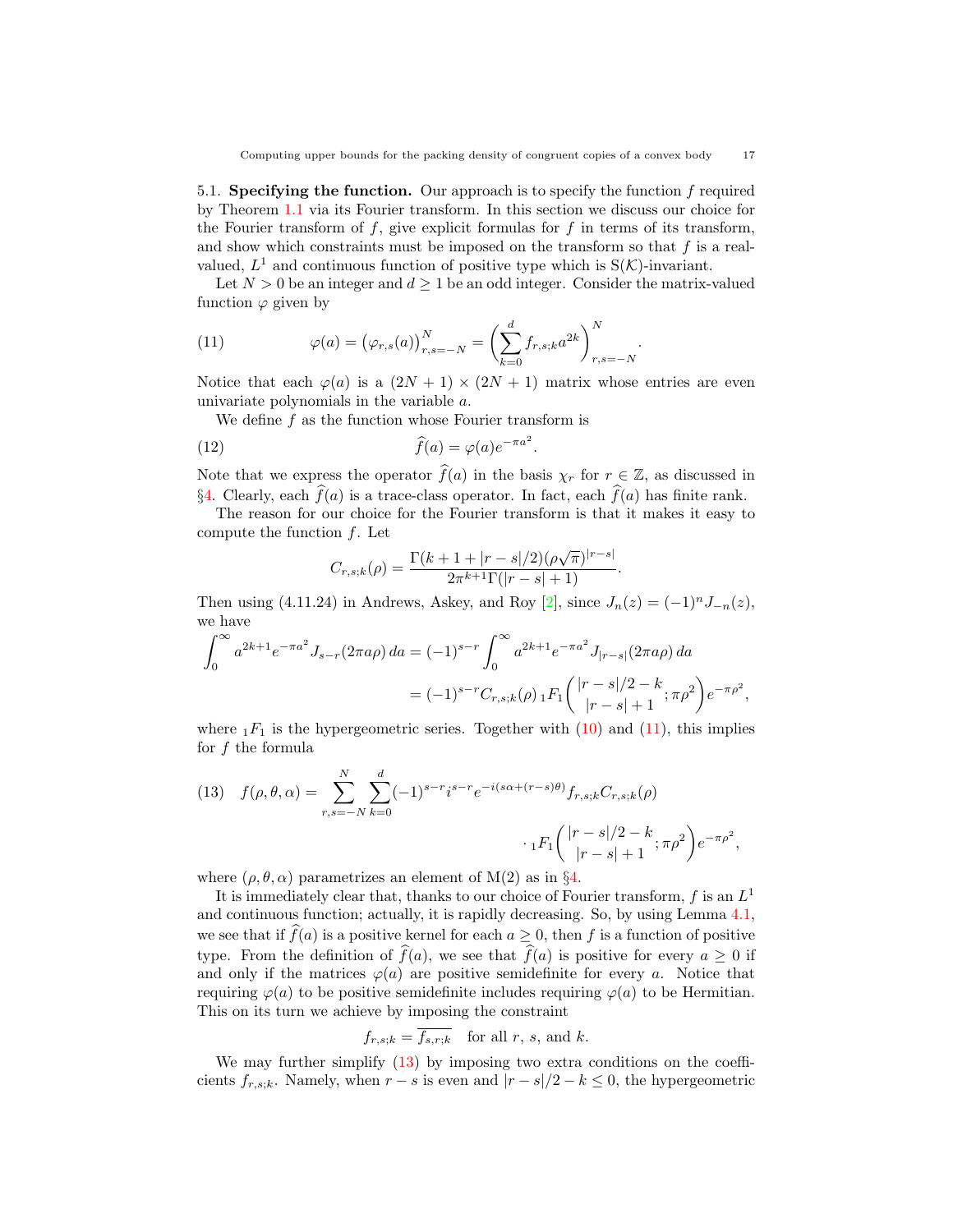series in [\(13\)](#page-16-1) becomes a Laguerre polynomial; see also the treatment about the eigenfunction decomposition of the Hankel transform in the book [\[1,](#page-27-11) Chapter 9] by Akhiezer. Indeed we have (cf. (6.2.2) in Andrews, Askey, and Roy [\[2\]](#page-27-10))

$$
{}_1F_1\left({\frac{|r-s|/2-k}{|r-s|+1}};\pi\rho^2\right) = \frac{n!}{(|r-s|+1)_n}L_n^{|r-s|}(\pi\rho^2),
$$

where  $n = k - |r - s|/2$ ,

<span id="page-17-1"></span>
$$
(a)_n = a(a+1)\cdots(a+n-1)
$$
 for  $n > 0$  with  $(a)_0 = 1$ ,

and  $L_n^{\alpha}$  is the Laguerre polynomial of degree n and parameter  $\alpha$ . So we impose on the coefficients  $f_{r,s;k}$  the constraints

(14) 
$$
f_{r,s;k} = 0
$$
 if  $r - s$  is odd or  $k < |r - s|/2$ .

Then [\(13\)](#page-16-1) becomes

<span id="page-17-0"></span>(15) 
$$
f(\rho, \theta, \alpha) = \sum_{\substack{r,s=-N \ r-s \text{ even}}}^{N} \sum_{k=|r-s|/2}^{d} (-1)^{|r-s|/2} e^{-i(s\alpha + (r-s)\theta)} f_{r,s;k}
$$

$$
\cdot D_{r,s;k}(\rho) L_n^{|r-s|} (\pi \rho^2) e^{-\pi \rho^2},
$$

where  $D_{r,s;k}(\rho) = C_{r,s;k}(\rho) n! / (|r-s|+1)_n$ .

To ensure that f is a real-valued function, we observe from [\(9\)](#page-15-3) that when  $r - s$ is even,  $u_{r,s}^a(\rho,\theta,\alpha) = \overline{u_{-r,-s}^a(\rho,\theta,\alpha)}$ . Then from [\(10\)](#page-15-2) it is clear that if  $\varphi_{r,s}(a) =$  $\varphi_{-r,-s}(a)$  for all  $a \geq 0$  and r, s, function f is real-valued. So to ensure that f is real-valued it suffices to impose the constraint

(16) 
$$
f_{r,s;k} = \overline{f_{-r,-s;k}} \quad \text{for all } r, s, \text{ and } k.
$$

Finally, we would like to impose constraints on the coefficients  $f_{r,s,k}$  so as to make function  $f S(\mathcal{K})$ -invariant, that is, so as to have

<span id="page-17-2"></span> $f(\rho, \theta + l2\pi/5, \alpha) = f(\rho, \theta, \alpha)$  for  $l = 0, \ldots, 4$ .

From [\(15\)](#page-17-0), it is easy to see that one way of achieving this is to require that

<span id="page-17-3"></span> $f_{r,s;k} = 0$  whenever  $r - s \not\equiv 0 \pmod{5}$ .

Since we already set  $f_{r,s;k} = 0$  when  $r - s$  is odd, we end up with the constraint

(17) 
$$
f_{r,s;k} = 0 \quad \text{whenever } r - s \not\equiv 0 \pmod{10}.
$$

To finish, we summarize the constraints imposed on the coefficients  $f_{r,s,k}$ :

- (1) We consider only the pairs r, s such that  $r s \equiv 0 \pmod{10}$  and we set  $f_{r,s;k} = 0$  if  $k < |r - s|/2$ . This has a double effect: It simplifies the hypergeometric series into a Laguerre polynomial and makes the function  $S(K)$ -invariant;
- (2) We set  $f_{r,s;k} = \overline{f_{s,r;k}}$  for all r, s, and k. This makes the matrices  $\varphi(a)$ Hermitian. We then require these matrices to be positive semidefinite; this ensures that function  $f$  is of positive type;
- (3) We set  $f_{r,s;k} = f_{-r,-s;k}$  for all r, s, and k. This ensures that function f is real-valued.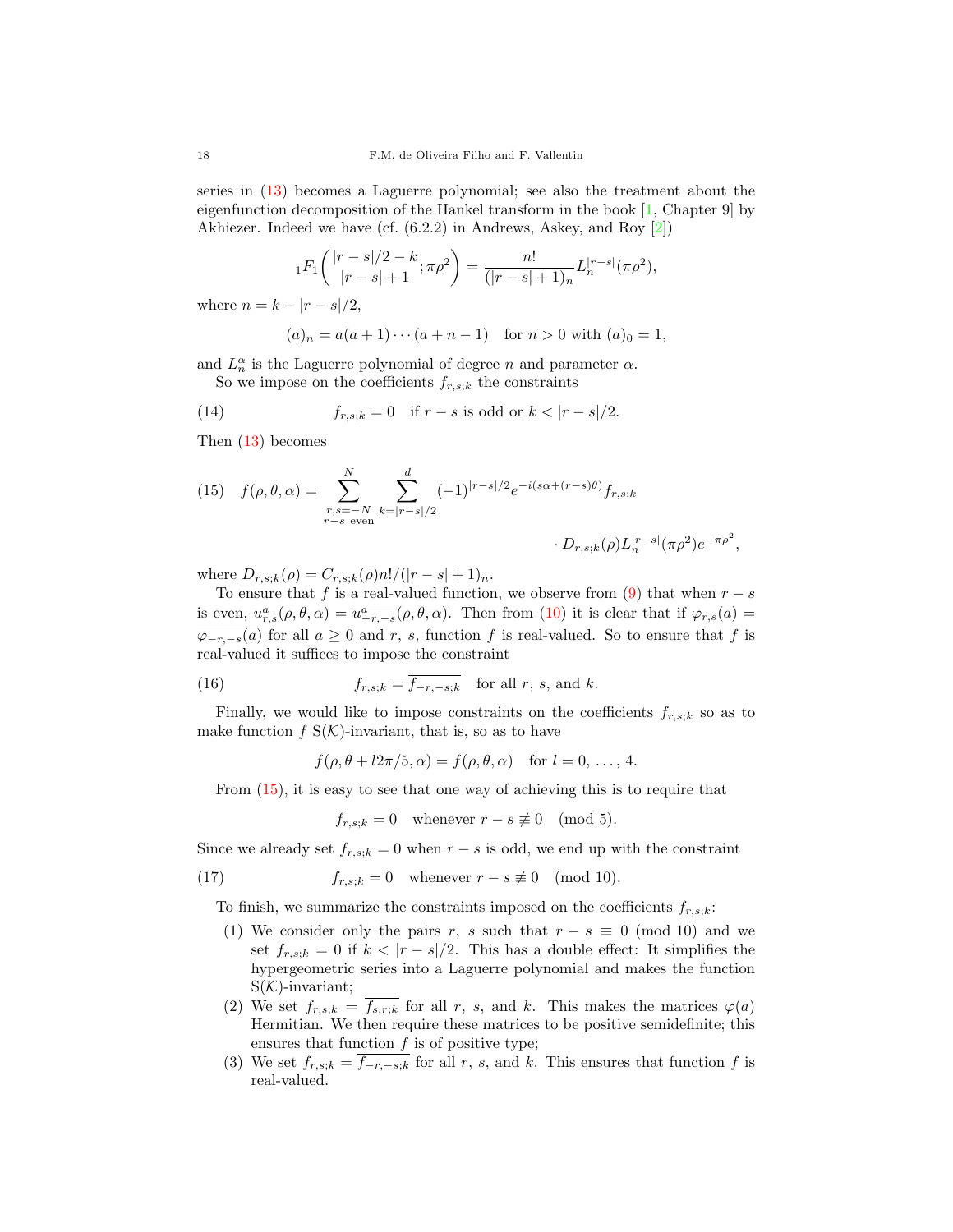With these constraints, we obtain the following formula for f:

<span id="page-18-0"></span>(18) 
$$
f(\rho, \theta, \alpha) = \sum_{\substack{r,s=-N \ r-s \equiv 0 \pmod{10}}}^{N} \sum_{k=|r-s|/2}^{d} (-1)^{|r-s|/2} e^{-i(s\alpha + (r-s)\theta)} f_{r,s;k}
$$

$$
\cdot D_{r,s;k}(\rho) L_n^{|r-s|}(\pi \rho^2) e^{-\pi \rho^2}.
$$

5.2. A semidefinite programming formulation: basic setup. Recall our goal is to describe a semidefinite programming problem whose solutions correspond to functions  $f \in L^1(\mathcal{M}(n))$  satisfying the conditions of Theorem [1.1.](#page-3-0) In this section, we take a first step by showing how to formulate the problem of finding a function  $\varphi$ like [\(11\)](#page-16-0) as a semidefinite programming problem.

We start by making an extra assumption, namely that all coefficients  $f_{r,s;k}$  are real. This allows us to work exclusively with real matrices, making the semidefinite programming problem we obtain smaller. Then the optimization problem will be solvable by state-of-the-art semidefinite programming solvers which are numerically stable. In principle, however, everything we describe can be extended to the more general setting of complex coefficients. It could be, though we do not know, that such a restriction to real numbers greatly worsens the bound that can be obtained via our approach.

So let  $\varphi$  be given as in [\(11\)](#page-16-0) with

$$
f_{s,r;k} = f_{r,s;k} = f_{-r,-s;k} = f_{-s,-r;k}
$$
 for all r, s, and k

as we require. Write  $y = (y_{-N}, \ldots, y_N)$  and consider the polynomial

$$
\sigma(a,y) = \sum_{\substack{r,s=-N\\r-s \equiv 0 \pmod{10}}}^{N} \sum_{k=|r-s|/2}^{d} f_{r,s;k} a^{2k} y_{r} y_{s}.
$$

Then  $\varphi(a)$  is positive semidefinite for all a if and only if  $\sigma$  is a sum of squares (see §[3\)](#page-11-0). (Here, it is easy to see that if  $\sigma$  is a sum of squares, then  $\varphi(a)$  is positive semidefinite for all a. The converse is also true; for a proof see Choi, Lam, and Reznick [\[14\]](#page-27-12). This fact is related to the Kalman-Yakubovich-Popov lemma in systems and control; see the discussion in Aylward, Itani, and Parrilo [\[5\]](#page-27-13).)

The constraint that  $\sigma$  is a sum of squares can on its turn be formulated in terms of positive semidefinite matrices. Following the recipe given on §[3,](#page-11-0) one would obtain a semidefinite programming formulation in terms of a single variable matrix of large size. In our case, however, since  $\sigma$  is an even polynomial in a and since the product  $y_r y_s$  only appears when  $r - s \equiv 0 \pmod{10}$ , we may block-diagonalize the variable matrix, obtaining a formulation in terms of smaller matrices, as we show now.

To this end, let  $P_0, P_1, \ldots$  be a sequence of real, even, univariate polynomials such that  $P_k$  has degree 2k. For  $j = 0, \ldots, 9$ , let

$$
\mathcal{I}_j = \{ r \in \mathbb{Z} : -N \le r \le N \text{ and } r \equiv j \pmod{10} \}.
$$

For  $i = 0, 1$  and  $j = 0, \ldots, 9$ , consider the matrix  $V^{ij}$  with rows and columns indexed by  $\{0, \ldots, \lfloor d/2 \rfloor\} \times \mathcal{I}_j$  such that

$$
V_{(l,r)(l',s)}^{ij} = a^{2i} P_l(a) P_{l'}(a) y_r y_s
$$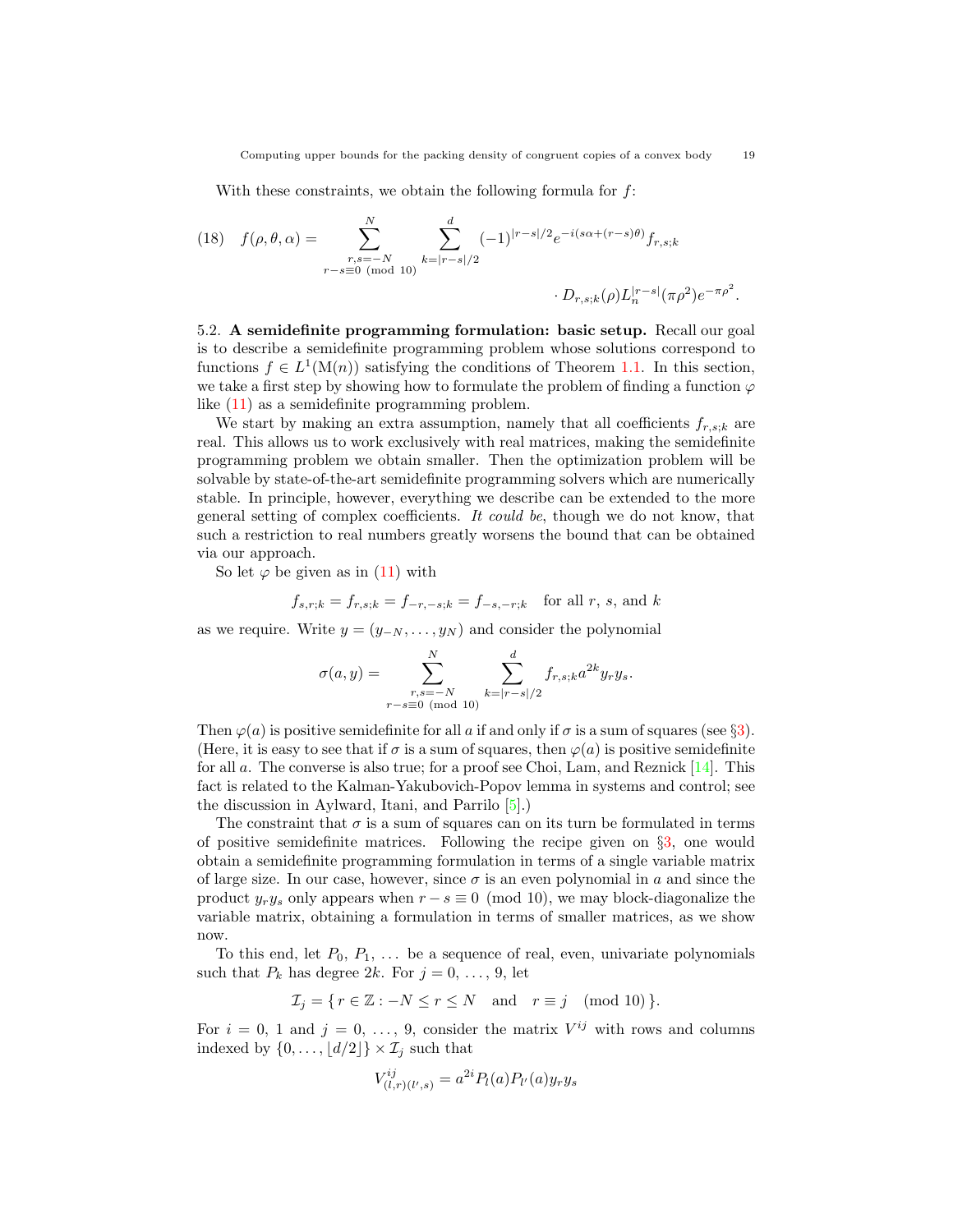for all l,  $l' = 0, \ldots, \lfloor d/2 \rfloor$  and  $r, s \in \mathcal{I}_j$ . Notice the entries of  $V^{ij}$  are even polynomials in a.

Then  $\sigma$  is a sum of squares if and only if there are real, positive semidefinite matrices  $Q^{ij}$ , of appropriate dimensions, such that

$$
\sigma = \sum_{i=0}^{1} \sum_{j=0}^{9} \langle Q^{ij}, V^{ij} \rangle,
$$

where  $\langle A, B \rangle = \text{tr}(B^*A)$  denotes the trace inner product between matrices A and B.

Here, it is also important to observe that the symmetry constraints  $f_{r,s;k} = f_{s,r;k}$ are implied by the fact that the matrices  $Q^{ij}$  are symmetric.

So finding real numbers  $f_{r,s;k}$  such that  $f_{r,s;k} = f_{s,r;k}$  and such that  $\varphi(a)$  is positive semidefinite for all a amounts to finding real positive semidefinite matrices  $Q^{ij}$ . Also the other constraints that we imposed on the coefficients  $f_{r,s;k}$  can be represented as linear constraints on the entries of the  $Q^{ij}$  matrices, as we show now.

For r, s, k with  $r - s \equiv 0 \pmod{10}$ , let  $j \in \{0, \ldots, 9\}$  be such that  $r, s \in$  $\mathcal{I}_j$ . For  $i = 0, 1$ , consider the matrix  $F^i_{r,s;k}$  with rows and columns indexed by  $\{0, \ldots, |d/2|\} \times \mathcal{I}_i$  such that

$$
(F^i_{r,s;k})_{(l,r)(l',s)} = \text{coeff}(a^{2k}, a^{2i}P_l(a)P_{l'}(a))
$$

for all l,  $l' = 0, \ldots, \lfloor d/2 \rfloor$ , where for a given polynomial p, coeff $(a^k, p)$  is the coefficient of monomial  $a^k$  in p. Then we obtain the coefficients  $f_{r,s;k}$  from the matrices  $Q^{ij}$  by the formula

$$
f_{r,s;k} = \sum_{i=0}^{1} \langle F_{r,s;k}^{i}, Q^{ij} \rangle.
$$

So constraints [\(14\)](#page-17-1) and [\(16\)](#page-17-2) become

$$
\sum_{i=0}^{1} \langle F_{r,s;k}^{i}, Q^{ij} \rangle = 0 \quad \text{if } k < |r - s|/2,
$$
  

$$
\sum_{i=0}^{1} (\langle F_{r,s;k}^{i}, Q^{ij} \rangle - \langle F_{-r,-s;k}^{i}, Q^{ij'} \rangle) = 0 \quad \text{for all } r, s, \text{ and } k,
$$

where  $r, s \equiv j \pmod{10}$  and  $-r, -s \equiv j' \pmod{10}$ . Notice that constraint [\(17\)](#page-17-3) is already implicit in our formulation, because we enforce by construction that only pairs r, s with  $r - s \equiv 0 \pmod{10}$  occur.

Also the function f can be computed from matrices  $Q^{ij}$ . To see how, for r,  $s = -N, \ldots, N$  such that  $r - s \equiv 0 \pmod{10}$  and for  $k \geq |r - s|/2$ , set

<span id="page-19-0"></span>(19) 
$$
[\tau_{r,s}(a^{2k})](\rho,\theta,\alpha) = (-1)^{|r-s|/2} e^{-i(s\alpha + (r-s)\theta)} D_{r,s;k}(\rho) L_n^{|r-s|}(\pi \rho^2),
$$

where  $n = k - |r - s|/2$ . When  $k < |r - s|/2$ , we set  $\tau_{r,s}(a^{2k}) = 0$ , and then we extend  $\tau_{r,s}$  linearly to all even polynomials in the variable a.

For  $i = 0, 1$  and  $j = 0, \ldots, 9$ , consider the matrix  $\mathcal{F}^{ij}$  with rows and columns indexed by  $\{0, \ldots, \lfloor d/2 \rfloor\} \times \mathcal{I}_j$  such that

$$
[\mathcal{F}^{ij}(\rho,\theta,\alpha)]_{(l,r)(l',s)} = \tau_{r,s}(a^{2i}P_l(a)P_{l'}(a))
$$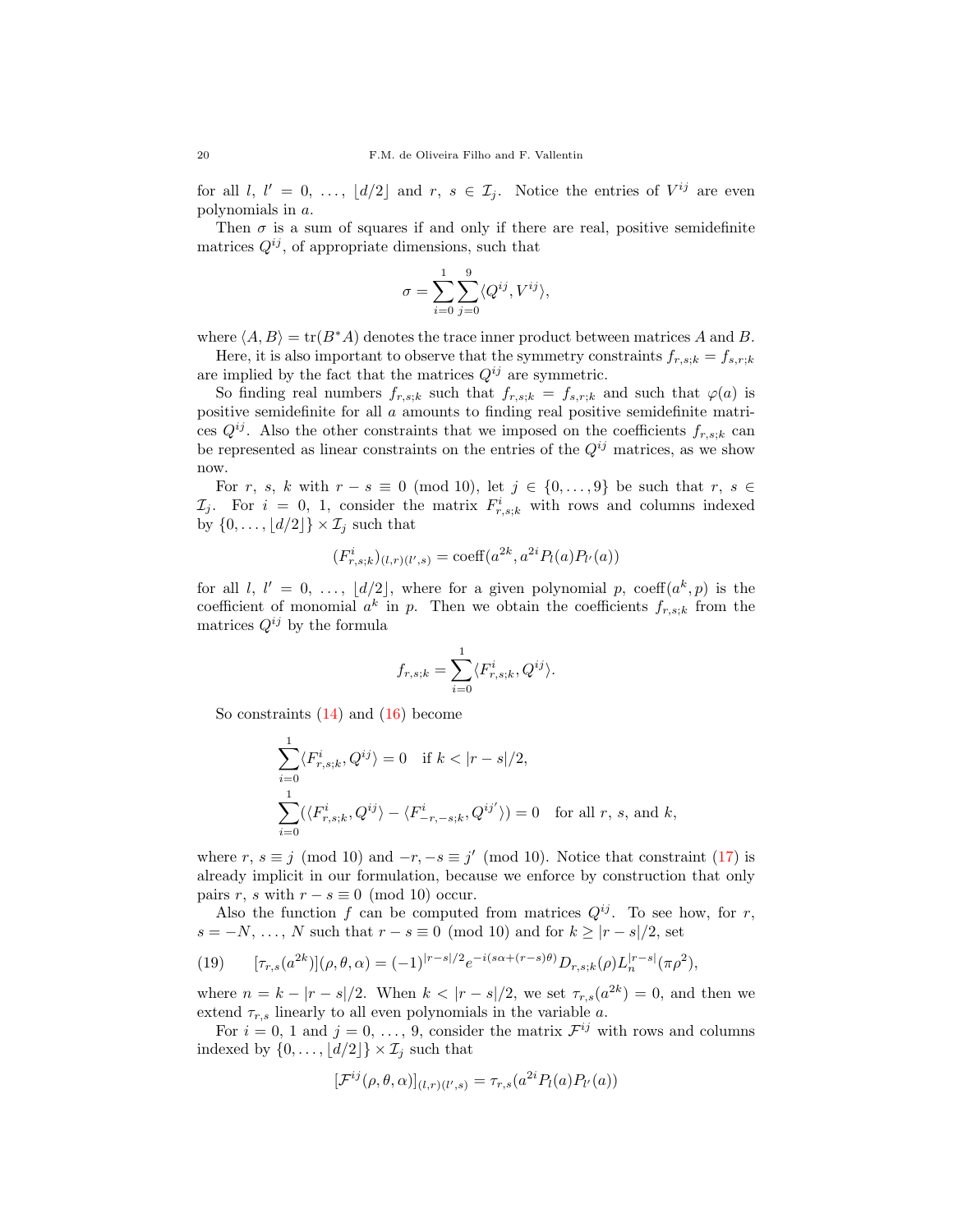for all  $l, l' = 0, \ldots, \lfloor d/2 \rfloor$  and  $r, s \in \mathcal{I}_j$ . Then, in view of [\(18\)](#page-18-0) and since  $f_{r,s,k} = 0$ whenever  $k < |r - s|/2$ , we have

<span id="page-20-0"></span>(20) 
$$
f(\rho,\theta,\alpha) = \sum_{i=0}^{1} \sum_{j=0}^{9} \langle \mathcal{F}^{ij}(\rho,\theta,\alpha), Q^{ij} \rangle e^{-\pi \rho^2}.
$$

5.3. **Ensuring nonpositiveness.** How can we ensure that function  $f$ , given by  $(20)$ , satisfies constraint (ii) of Theorem [1.1?](#page-3-0) This we do also in terms of semidefinite programming constraints.

First, observe that we require  $f(x, A) \leq 0$  whenever  $\mathcal{K}^{\circ} \cap (x + A\mathcal{K}^{\circ}) = \emptyset$ . The latter happens if and only if  $x \notin (K - AK)^{\circ}$ , where  $K - AK$  is the *Minkowski* difference of  $K$  and  $AK$ :

$$
\mathcal{K} - A\mathcal{K} = \{ y - z : y \in \mathcal{K}, z \in A\mathcal{K} \}.
$$

The Minkowski difference  $K - AK$  is a polygon for all  $A \in SO(2)$ . Its vertices can be explicitly determined; Figure [1](#page-21-0) shows the Minkowski difference when  $A = A(\alpha)$ (as defined in [\(8\)](#page-15-1)) for  $\alpha \in [-2\pi/10, 2\pi/10]$ . By the symmetry of K, this gives a full characterization of the shape of the Minkowski difference for all  $\alpha$ .

Our approach to ensure that f is nonpositive outside of  $(K - AK)^\circ$  consists of two steps. First, we observe that all vertices of  $K - AK$  have norm at most 1. This implies that we must have  $f(x, A) \leq 0$  whenever  $||x|| \geq 1$ . This condition on f can be expressed in terms of sums of squares constraints.

Indeed, by writing  $z_1 = e^{i\theta}$  and  $z_2 = e^{i(\alpha - \theta)}$ , we may rewrite [\(19\)](#page-19-0) as

$$
[\tau_{r,s}(a^{2k})](\rho, z_1, z_2) = (-1)^{|r-s|/2} z_1^{-r} z_2^{-s} D_{r,s,k}(\rho) L_n^{|r-s|}(\pi \rho^2).
$$

In view of  $(20)$ , if we then have

$$
\sum_{i=0}^{1} \sum_{j=0}^{9} \langle \mathcal{F}^{ij}(\rho, z_1, z_2), Q^{ij} \rangle \le 0 \quad \text{for all } \rho \ge 1,
$$

we have  $f(\rho, \theta, \alpha) \leq 0$  whenever  $\rho \geq 1$ , as we want.

For 
$$
j = 0, \ldots, 9
$$
, consider the set

$$
\mathcal{P}_j = \{ (r, s) : 0 \le r, s \le N \text{ and } r - s \equiv j \pmod{10} \}.
$$

For  $i = 0, 1, j = 0, \ldots, 9$ , consider the matrix  $W^{ij}$  with rows and columns indexed by  $\{0, \ldots, \lfloor d/2 \rfloor\} \times \mathcal{P}_j$  such that

$$
W^{ij}_{(l,p)(l',p')}(\rho,z_1,z_2)=(\rho^i P_l(\rho) z_1^{-u} z_2^{-v})(\rho^i P_{l'}(\rho) z_1^{u'} z_2^{v'}),
$$

where  $p = (u, v)$  and  $p' = (u', v')$  with  $p, p' \in \mathcal{P}_j$ , and  $l, l' = 0, ..., \lfloor d/2 \rfloor$ .

If there are real positive semidefinite matrices  $R^{ij}$  for  $i = 0, 1$  and  $j = 0, \ldots, 9$ , and  $S^j$  for  $j = 0, \ldots, 9$ , such that

<span id="page-20-1"></span>(21) 
$$
\sum_{i=0}^{1} \sum_{j=0}^{9} (\langle \mathcal{F}^{ij}(\rho, z_1, z_2), Q^{ij} \rangle + \langle W^{ij}(\rho, z_1, z_2), R^{ij} \rangle) + \sum_{j=0}^{9} \langle (\rho^2 - 1) W^{0j}(\rho, z_1, z_2), S^j \rangle = 0,
$$

then  $f(\rho, \theta, \alpha) \leq 0$  for all  $\rho \geq 1$ . Notice [\(21\)](#page-20-1) is a polynomial identity on variables  $\rho$ ,  $z_1, z_1^{-1}, z_2,$  and  $z_2^{-1}$ . In other words, the left-hand side defines a polynomial and the identity above states that this polynomial must be identically zero. To see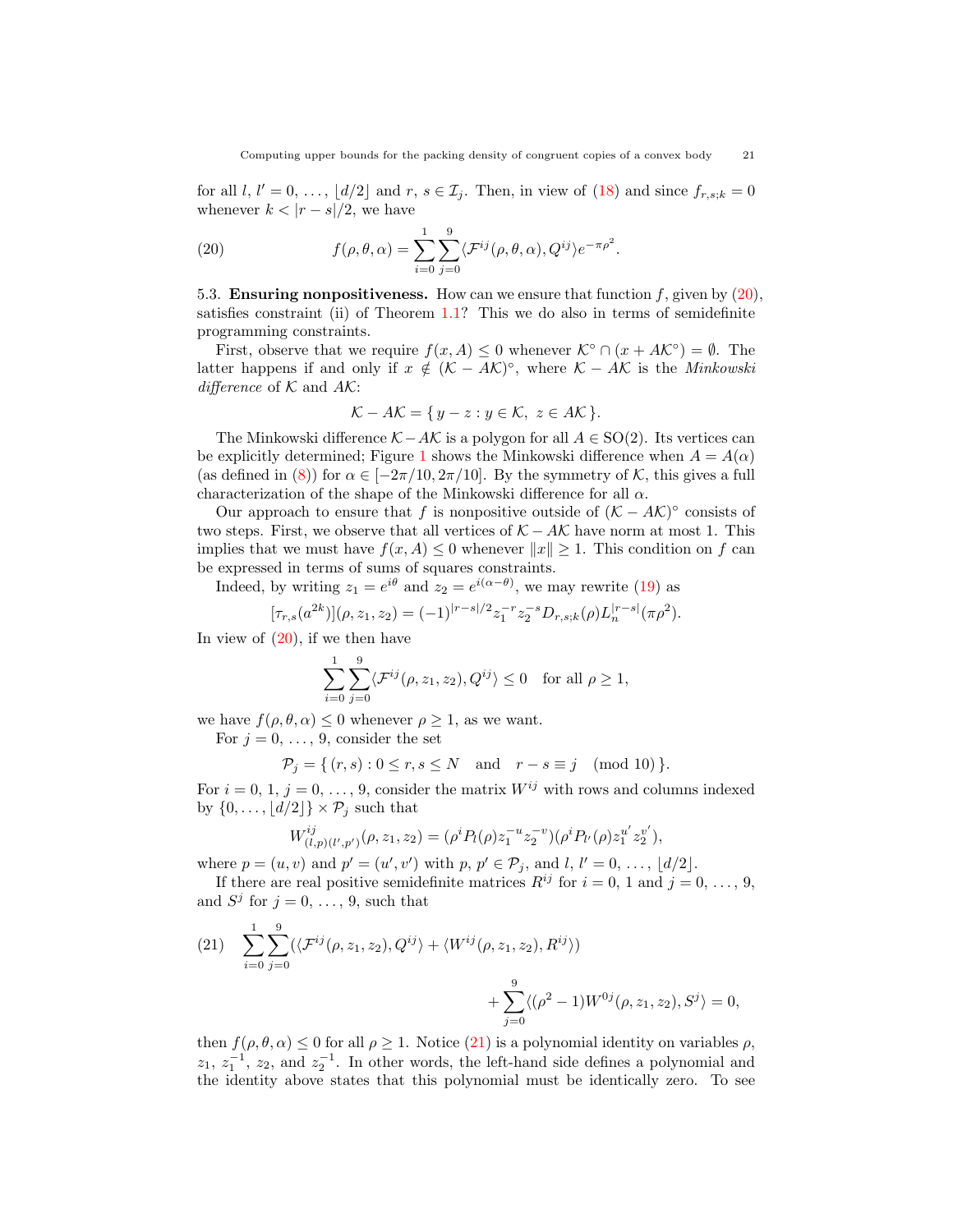

<span id="page-21-0"></span>FIGURE 1. From left to right, top to bottom. In the first three pictures, we see the Minkowski difference  $\mathcal{K} - A(\alpha)\mathcal{K}$  (the outer shape) for  $\alpha = -2\pi/10$ , 0, and  $\pi/10$ . The dashed pentagon in the center corresponds to  $A(\alpha)$ K. The vertices of the pentagons are numbered from 0 to 4. The vertices of the Minkowski difference are numbered ij, meaning that they correspond to  $x-y$ , where x is the ith vertex of K and y is the jth vertex of  $A(\alpha)$ K. In the last picture we show the three-dimensional set  $\{(x,\alpha): x \in \mathcal{K} - A(\alpha)\mathcal{K}\}.$ Here,  $\alpha$  is on the vertical axis; every section perpendicular to the vertical axis corresponds to a Minkowski difference  $K - A(\alpha)K$ .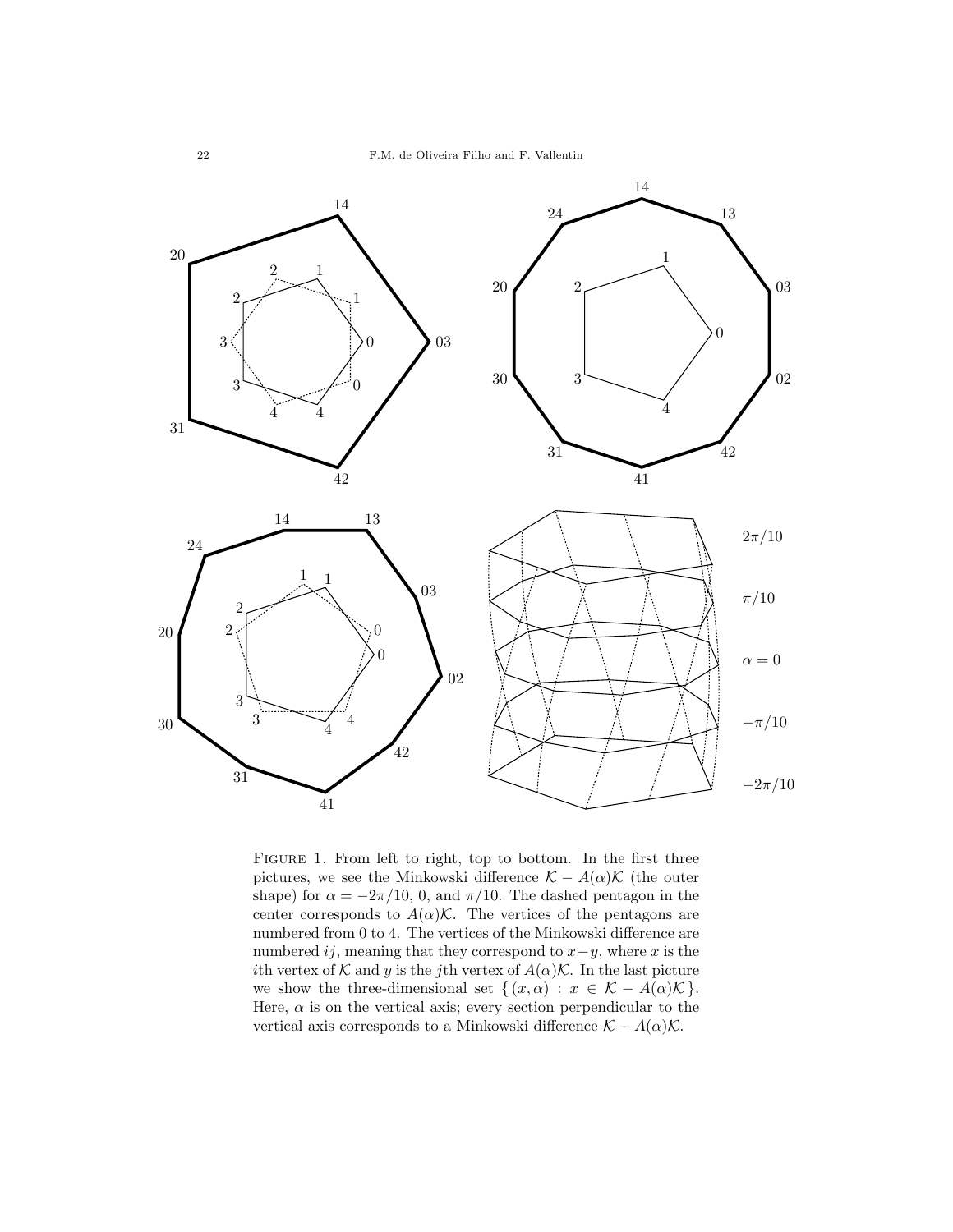that [\(21\)](#page-20-1) implies that  $f(\rho, \theta, \alpha) \leq 0$  whenever  $\rho \geq 1$ , one only has to notice that, for  $\rho \geq 1$  and  $\theta, \alpha \in [0, 2\pi]$ , the Hermitian matrices

$$
W^{ij}(\rho, e^{i\theta}, e^{i(\alpha - \theta)})
$$
 and  $(\rho^2 - 1)W^{0j}(\rho, e^{i\theta}, e^{i(\alpha - \theta)})$ 

are positive semidefinite, and then all inner products in [\(21\)](#page-20-1) become nonnegative.

Constraint  $(21)$  is not enough to ensure, however, that f is nonpositive outside of the Minkowski difference. To ensure nonpositiveness in the remaining region, we use a discretization heuristic: We pick a sample of triples  $(\rho, \theta, \alpha)$  with  $\rho \leq 1$  for which we have to ensure that  $f(\rho, \theta, \alpha) \leq 0$  and we do so explicitly for every point of the sample using [\(20\)](#page-20-0). Afterwards, we have to analyze the solution obtained in order to check that it indeed satisfies condition (ii) of Theorem [1.1.](#page-3-0) We will give details on this approach in the next section.

One may model the constraint that  $f$  is nonpositive outside the Minkowski difference using only sums of squares, without using the discretization approach. The sizes of the matrices get very large, however, making this approach computationally infeasible.

5.4. The semidefinite programming problem and how to solve it. We now describe the semidefinite programming problem we solve to obtain upper bounds for the pentagon packing density.

Let  $N > 0$  be an integer and  $d \geq 1$  be an odd integer. Let S be a finite set of triples  $(\rho, \theta, \alpha)$  with  $\rho \leq 1$  corresponding to elements  $(x, A) \in M(2)$  such that  $\mathcal{K}^{\circ} \cap (x + AK^{\circ}) = \emptyset$ . We consider the following semidefinite programming problem:

**Problem A.** Find real, positive semidefinite matrices  $Q^{ij}$ ,  $R^{ij}$  for  $i = 0, 1$  and  $j =$  $0, \ldots, 9$ , and  $S^j$  for  $j = 0, \ldots, 9$ , that minimize

$$
\sum_{i=0}^1\sum_{j=0}^9\langle\mathcal{F}^{ij}(0,0,0),Q^{ij}\rangle
$$

subject to the constraints

<span id="page-22-0"></span> $\sum_{}^1$ (22)  $\sum_{i=0} \langle F^i_{r,s;k}, Q^{ij} \rangle = 0$  if  $k < |r - s|/2$ , where  $r, s \equiv j \pmod{10}$ ,

<span id="page-22-4"></span>(23) 
$$
\sum_{i=0}^{1} (\langle F_{r,s;k}^{i}, Q^{ij} \rangle - \langle F_{-r,-s;k}^{i}, Q^{ij'} \rangle) = 0 \text{ where } r, s \equiv j \pmod{10}
$$
  
and  $-r, -s \equiv j' \pmod{10}$ ,

<span id="page-22-2"></span>(24) 
$$
\sum_{i=0}^{1} \sum_{j=0}^{9} (\langle \mathcal{F}^{ij}(\rho, z_1, z_2), Q^{ij} \rangle + \langle W^{ij}(\rho, z_1, z_2), R^{ij} \rangle) + \sum_{j=0}^{9} \langle (\rho^2 - 1) W^{0j}(\rho, z_1, z_2), S^j \rangle = 0,
$$

<span id="page-22-1"></span>(25) 
$$
\sum_{i=0}^{1} \sum_{j=0}^{9} \langle \mathcal{F}^{ij}(\rho, \theta, \alpha), Q^{ij} \rangle \le 0 \text{ for all } (\rho, \theta, \alpha) \in \mathcal{S},
$$
  
(26) 
$$
\sum_{i=0}^{1} \langle F_{0,0:0}^{i}, Q^{i0} \rangle = 1.
$$

<span id="page-22-3"></span>
$$
(26) \qquad \sum_{i=0}^{1}\langle F_{0,0;0}^{i},Q^{i0}\rangle =1.
$$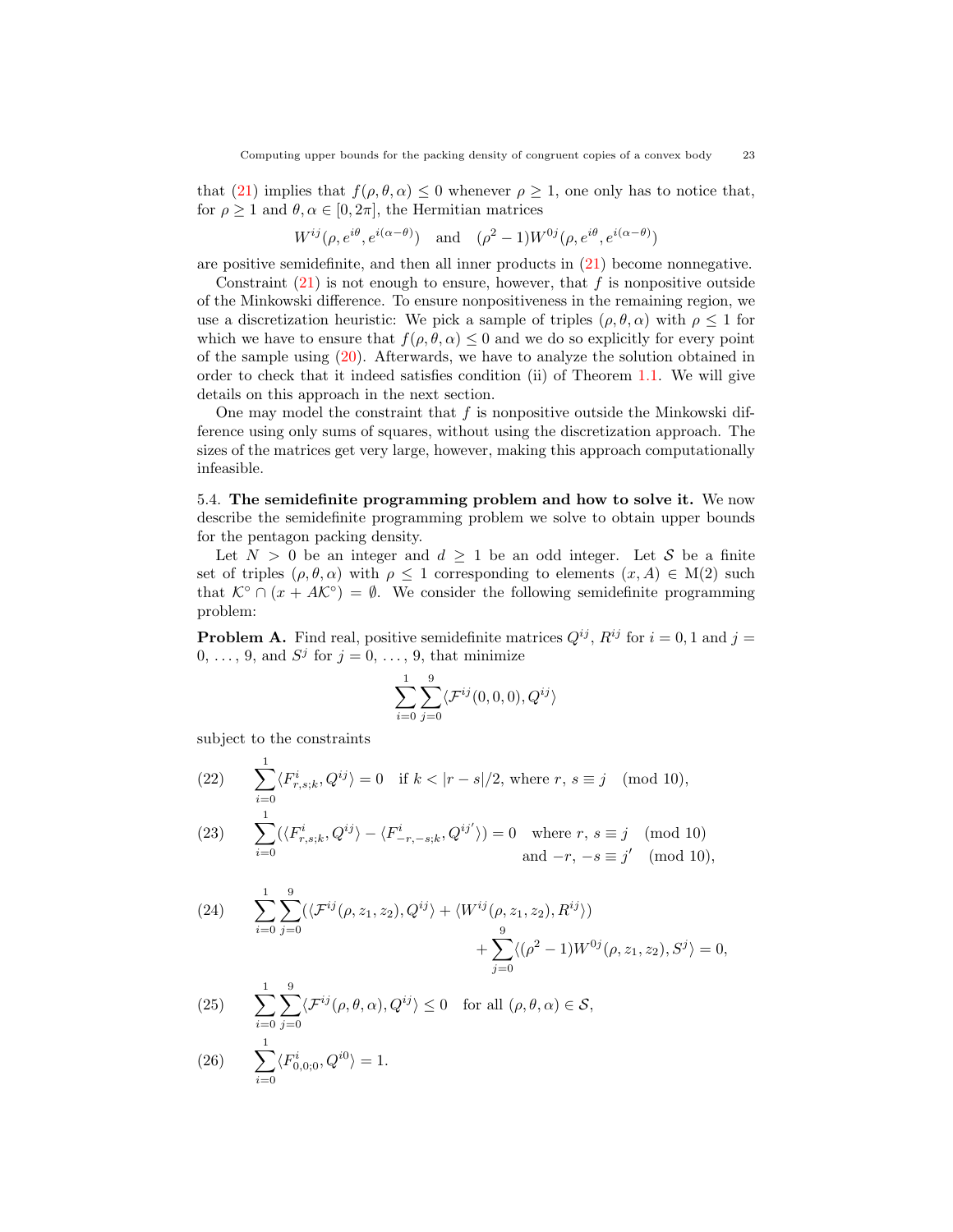Conditions  $(22)$ – $(25)$  were already discussed in the previous sections. Notice this is indeed a semidefinite programming problem. In fact, the objective function and all constraints but  $(24)$  are clearly linear. As for the polynomial identity  $(24)$ , one only has to observe that it can be turned into linear constraints by using the fact that a polynomial is identically zero if and only if each monomial has a zero coefficient (cf. §[3\)](#page-11-0).

Of Problem A we have to explain our choice of objective function and also the meaning of constraint  $(26)$ . To obtain the best possible bound from Theorem [1.1,](#page-3-0) we wish to minimize  $f(0, I)/\lambda$ , where

$$
\lambda = \int_{\mathcal{M}(2)} f(x, A) d(x, A).
$$

Constraint [\(26\)](#page-22-3) is a normalization constraint, setting  $\lambda = 1$ . Indeed, one has  $\lambda =$  $f_{0,0;0}$ , since from the definition of  $\widehat{f}$  and the inversion formula (cf. §[4\)](#page-12-0) we have

$$
f_{0,0;0} = (f(0))_{0,0} = \langle f(0)1, 1 \rangle
$$
  
=  $\left\langle \int_{M(2)} f(x, A) U_{(x,A)^{-1}}^0 \mathbf{1} d(x, A), 1 \right\rangle$   
=  $\lambda \langle 1, 1 \rangle$   
=  $\lambda$ ,

where  $\mathbf{1} \in L^2(S^1)$  is the constant one function, so that  $U^0_{(x,A)^{-1}}\mathbf{1} = \mathbf{1}$ . Now, the objective function evaluates  $f(0, I)$ , that we wish to minimize.

To be able to solve Problem A on the computer, the choice of the sequence  $P_0$ ,  $P_1, \ldots$  of polynomials which we use to define our matrices is essential. A bad choice here can lead to numerical instability that might prevent us from solving the problem.

In particular, we have observed that the monomial basis performs specially badly. A much better choice are normalized Laguerre polynomials, as had been observed in a similar setting by de Laat, Oliveira, and Vallentin [\[38\]](#page-28-8). Namely, we set

$$
P_k(x) = \mu_k^{-1} L_k^0(2\pi x^2),
$$

where  $\mu_k$  is the absolute value of the coefficient of  $L^0_l(2\pi x^2)$  with largest absolute value.

Also essential to the stability of Problem A is the choice of the basis used to express polynomial identity [\(24\)](#page-22-2). Again, the monomial basis is a poor choice. Instead we use the basis

$$
P_k(\rho^2) z_1^{-r} z_2^{-s}
$$

for  $k = 0, \ldots, d$  and  $-N \le r, s \le N$  such that  $r - s \equiv 0 \pmod{10}$ .

This means that in order to express constraint [\(24\)](#page-22-2), we expand the corresponding polynomial in the above basis, and then require each coefficient of the expansion to be zero.

In preliminary tests with reasonably dense samples for constraint [\(25\)](#page-22-1), we observed that most variables in Problem A did not seem to play a role, at least for the values of  $d$  and  $N$  that we considered. So we decided to discard all variable matrices except for

$$
Q^{00}
$$
,  $Q^{05}$ ,  $Q^{10}$ ,  $Q^{15}$ ,  $R^{00}$ ,  $R^{05}$ ,  $S^0$ , and  $S^5$ ,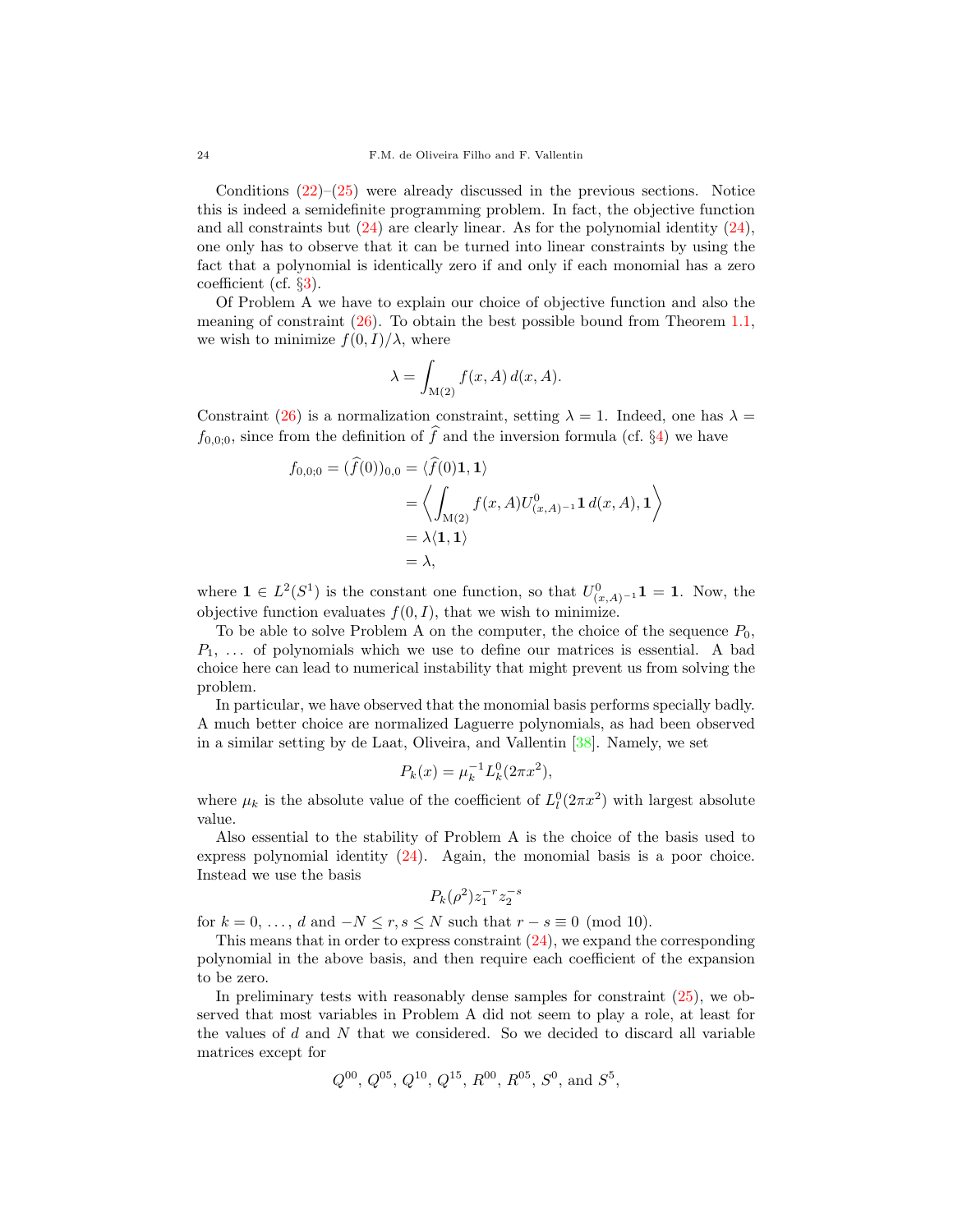

<span id="page-24-0"></span>FIGURE 2. The points in gray are an example of a sample used in Problem A; here we show the points in the sample for  $\alpha = \pi/10$ . Each facet  $F$  of the Minkowski difference defines a line  $l_F$ , its supporting hyperplane, and for the sample we would then pick all points in the grid that are inside the circle of radius 1 and that lie, for some facet F of the Minkowski difference, on the side of  $l_F$ that does not contain the origin. Since we work with  $S(\mathcal{K})$ -invariant functions, however, we need not choose all these points: It suffices to consider only two adjacent facets of the Minkowski difference, instead of all the facets.

and we observed that this did not have much effect on the optimal value of the problem, while providing for simpler and more stable problems. From now on, when we refer to Problem A it should be understood that we only use the variables listed above.

We now have a complete description of the semidefinite programming problem to be solved, let us sketch how we obtained the bound of 0.98103 for the pentagon packing density.

We first solve Problem A (with less variables, as explained above) for  $d = 11$ and  $N = 5$ , using a sample with 537 points. This sample we pick as follows. We first pick 5 uniformly spaced values for  $\alpha$  in [−2π/10,0], starting with  $-2\pi/10$  and ending with 0. For each such value of  $\alpha$ , we pick in the square  $[-1, 1]^2$  a uniformly spaced grid of  $50 \times 50$  points, and add to the sample all triples  $(\rho, \theta, \alpha)$ , where  $(\rho, \theta)$ corresponds to a grid point outside of the Minkowski difference  $(\mathcal{K} - A(\alpha)\mathcal{K})^{\circ}$  and such that  $\rho \leq 1$ . Moreover, the symmetry of K allows us to restrict our sample considerably — Figure  $2$  has an example.

We observed, by evaluating the function  $f$  obtained via this approach, that this small sample is already enough to enforce condition (ii) of Theorem [1.1](#page-3-0) on most of the required domain. To really obtain a function  $f$  satisfying the conditions of Theorem [1.1,](#page-3-0) however, we have to work a bit more.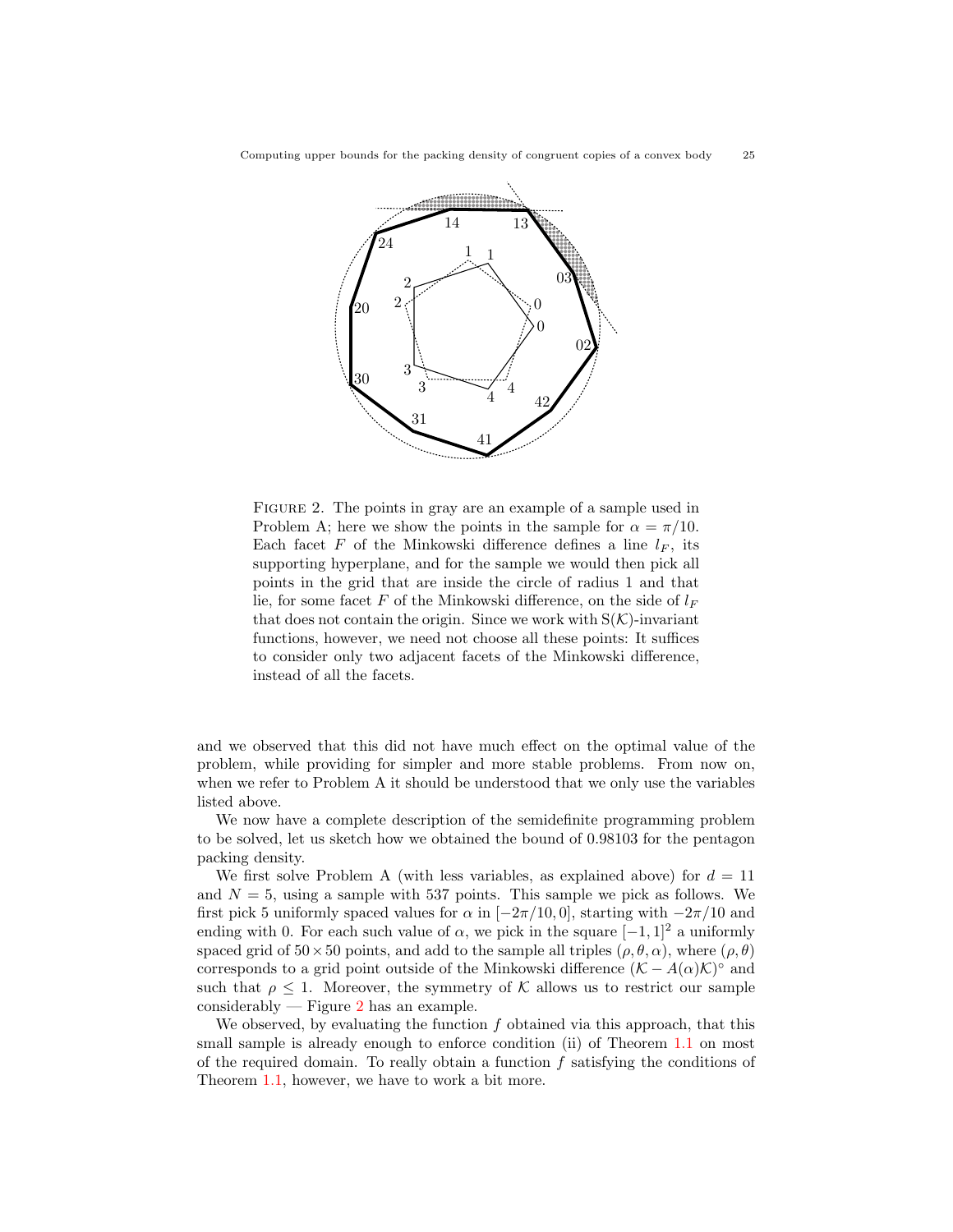Since we use a numerical solver for semidefinite programming, the solutions we obtain for Problem A are not really feasible, but almost feasible. So we cannot be a priori certain that the bound given by Problem A is really an upper bound.

To deal with this issue, we use the same approach outlined by de Laat, Oliveira, and Vallentin [\[38\]](#page-28-8), which we briefly explain here. First, we solve Problem A in order to get an estimate of its optimal value; say  $z^*$  is the numerical optimal value obtained. Then, we solve a version of Problem A in which the objective function is removed but a constraint

$$
\sum_{i=0}^{1} \sum_{j=0}^{9} \langle \mathcal{F}^{ij}(0,0,0), Q^{ij} \rangle \le z^* + 10^{-5}
$$

is added.

This problem is a feasibility problem, and for this reason the solver will return a solution that is strictly feasible, i.e., a solution in which the solution matrices are positive definite, if one can be found.

In this way, we manage to obtain a solution of Problem A having objective value close to what the optimal value is supposed to be, in which each matrix has a minimum eigenvalue around 10<sup>−</sup><sup>6</sup> , whereas the constraints are satisfied up to an absolute error of 10<sup>−</sup><sup>9</sup> . By projecting the solution obtained onto the affine subspace generated by constraints  $(22)$ ,  $(23)$ ,  $(24)$ , and  $(26)$ , using double-precision floating-point arithmetic, we manage to drop the absolute error to  $10^{-22}$ , while not changing much the minimum eigenvalues of the solution matrices. We give the matrices  $Q^{00}$ ,  $Q^{10}$ ,  $Q^{05}$ ,  $Q^{15}$  parametrizing function f in Figure [3.](#page-26-0)

So the approach detailed by de Laat, Oliveira, and Vallentin [\[38\]](#page-28-8) applies. Namely, since the minimum eigenvalues of the solution matrices are big compared to the absolute errors, we may be sure that by changing the solution matrices slightly, we may ensure that the constraints are satisfied, thus obtaining a truly feasible solution, without significantly changing the objective value. Notice that we do not need to carry out this change in practice, it suffices to know that it can be done.

Finally, we still have to show that the function  $f$  thus obtained satisfies condi-tion (ii) of Theorem [1.1.](#page-3-0) We have said that  $f$  satisfies condition (ii) for most of the points on the required domain. For instance, since we have constraint  $(24)$ , we know that  $f(\rho, \theta, \alpha) \leq 0$  for all  $\rho \geq 1$ . There are, however, points  $(\rho, \theta, \alpha)$ with  $\rho \leq 1$  for which we have  $f(\rho, \theta, \alpha)$  positive, while (ii) would require this value to be nonpositive.

Though f does not satisfy condition (ii) of Theorem [1.1](#page-3-0) for the pentagon  $K$ , it satisfies this condition once we enlarge  $K$  slightly. Indeed, f satisfies condition (ii) for the pentagon  $1.02\mathcal{K}$ . This we may verify by picking a fine enough sample of points  $(\rho, \theta, \alpha)$  with  $\rho \leq 1$  for which f has to be nonpositive, and computing the minimum value of  $f$  on this sample using 256-bit-precision floating-point. By computing the derivatives of  $f$ , we may estimate how fine the sample has to be and how large the absolute value of the minimum of  $f$  on the sample has to be, in order for us to be sure that  $f$  is nonpositive in the whole required region.

A side effect of our restriction of the variables is that the function  $f$  we obtain is by construction such that

$$
f(\rho, \theta, \alpha + l2\pi/5) = f(\rho, \theta, \alpha)
$$

for all integer l (cf. [\(18\)](#page-18-0)). This and the symmetry of  $K$  helps us restrict the sample to points  $(\rho, \theta, \alpha)$  with  $\alpha \in [-2\pi/10, 2\pi/10]$ . To obtain our bound, we had to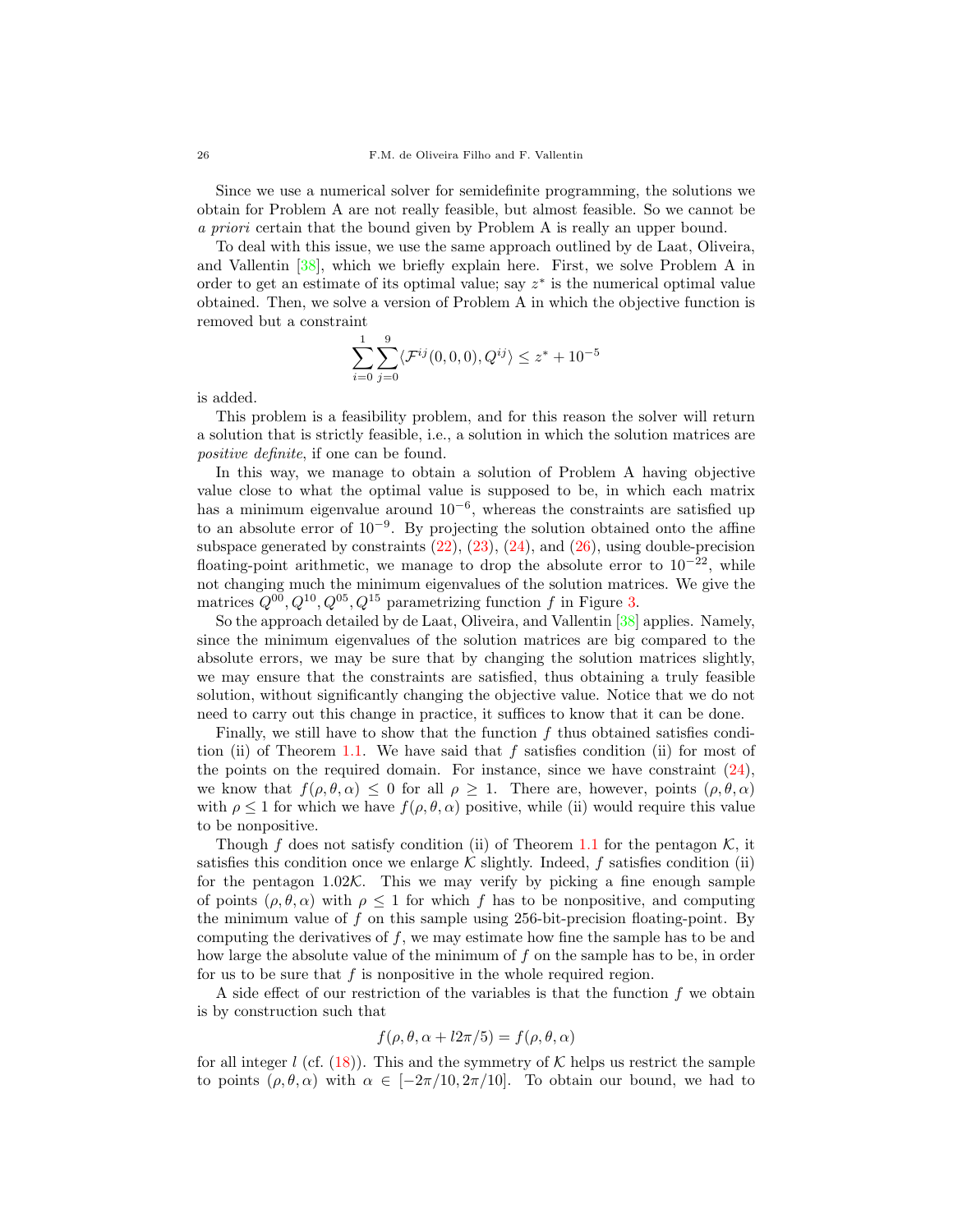| $\parallel$<br>eo<br>O | 0.471618<br>$-0.236109$<br>$-0.377199$<br>0.260411 |                     | 10.207992<br>7.759719<br>0.26041<br>7.59267                       | 10.207992<br>5.319807<br>$-0.236109$<br>16.826377 | 7.759719<br>5.894902<br>15.319807<br>$-0.377196$ | $-0.180939$<br>2.888178<br>F06615.7<br>6.52521 | $-0.030009$<br>046526<br>1.313099<br>0.397423 | $\parallel$<br>$Q^{10}$ | 5.699753<br>10.718186<br>7.500505<br>3.28207 | 10.718186<br>1.778999<br>28.673593<br>23.889232 | 7.500505<br>23.889232<br>21.623810<br>1.602148 | 11.602148<br>1.778999<br>6.963134<br>3.28207 | 0.724819<br>1.985246<br>2.842942<br>3.011834 | 0.038715<br>0.168553<br>0.198710<br>0.150341 |
|------------------------|----------------------------------------------------|---------------------|-------------------------------------------------------------------|---------------------------------------------------|--------------------------------------------------|------------------------------------------------|-----------------------------------------------|-------------------------|----------------------------------------------|-------------------------------------------------|------------------------------------------------|----------------------------------------------|----------------------------------------------|----------------------------------------------|
|                        | $-0.030009$<br>$-0.180939$                         |                     | 2.888178<br>0.397423                                              | 1.046526<br>6.525211                              | 1.313099<br>7.419904                             | 0.800412<br>3.894405                           | 0.192548<br>0.800412                          |                         | 0.724819<br>0.038715                         | 2.842942<br>0.168553                            | 0.198710<br>3.011834                           | 1.985246<br>0.15034                          | 0.620808<br>0.057626                         | 0.008410<br>0.057626                         |
|                        |                                                    |                     |                                                                   |                                                   |                                                  |                                                |                                               |                         |                                              |                                                 |                                                |                                              |                                              |                                              |
|                        |                                                    | 0.031237            | $\begin{array}{c} 0.000014 \\ 0.031237 \\ 0.00014 \end{array}$    | 0.07389                                           | 0.00001                                          | 0.06675                                        | $-0.000043$                                   | 0.042216                | $-0.00007$                                   | 0.01518                                         | $-0.00004$                                     | 0.001998                                     | $-0.000008$                                  |                                              |
|                        |                                                    | 0.000014            |                                                                   | 0.00001                                           | 0.073890                                         | 0.000043                                       | 0.06675                                       | 0.000070                | 0.042216                                     | $-0.00004$                                      | 0.01518                                        | $-0.000008$                                  | 0.001998                                     |                                              |
|                        |                                                    | 0.073890<br>0.00001 | 0.073890                                                          | $-0.000040$<br>0.187082                           | 0.187082<br>$-0.000040$                          | 0.000252<br>0.206253                           | $-0.000252$<br>0.206253                       | 0.000336<br>0.157013    | 0.157013<br>$-0.000336$                      | $-0.000200$<br>0.063369                         | $-0.000200$<br>0.063369                        | $-0.000043$<br>0.00880                       | $-0.000043$<br>0.08807                       |                                              |
|                        |                                                    | 0.06675             | $-0.000043$                                                       | 0.206253                                          | $-0.000252$                                      | 0.332785                                       | $-0.000662$                                   | 0.314941                | $-0.000794$                                  | 0.140408                                        | $-0.000475$                                    | 0.020309                                     | $-0.000106$                                  |                                              |
|                        |                                                    | $-0.000043$         |                                                                   | $-0.000252$                                       | 0.206253                                         | 0.000662                                       | 0.332785                                      | $-0.000794$             | 0.31494                                      | $-0.000475$                                     | 0.140408                                       | $-0.000106$                                  | 0.020309                                     |                                              |
|                        | II<br>೦ೆ                                           | 0.042216            | $-0.066751 - 0.000070$                                            | 0.157013                                          | $-0.000336$                                      | 0.314941                                       | $-0.000794$                                   | 0.322670                | $-0.000932$                                  | 0.148145                                        | $-0.000561$                                    | 0.021668                                     | $-0.000129$                                  |                                              |
|                        |                                                    | $-0.000070$         | 0.042216                                                          | 0.000336                                          | 0.157013                                         | 0.000794                                       | 0.314941                                      | 0.000932                | 0.322670                                     | $-0.000561$                                     | 0.148145                                       | $-0.000129$                                  | 0.021668                                     |                                              |
|                        |                                                    | 0.01518             | $-0.000041$                                                       | 0.063369                                          | $-0.000200$                                      | 0.140408                                       | $-0.000475$                                   | 0.148145                | $-0.00056$                                   | 0.068732                                        | $-0.000343$                                    | 0.010103                                     | $-0.000082$                                  |                                              |
|                        |                                                    | $-0.00004$          | 0.015181                                                          | 0.000200                                          | 0.063369                                         | 0.000475                                       | 0.140408                                      | 0.000561                | 0.148145                                     | 0.000343                                        | 0.068732                                       | $-0.000082$                                  | 0.010103                                     |                                              |
|                        |                                                    | 0.001998            | $-0.000008$                                                       | 0.08807                                           | 0.000043                                         | 0.020309                                       | 0.000106                                      | 0.021668                | $-0.000129$                                  | 0.010103                                        | 0.000082                                       | 0.001494                                     | $-0.000022$                                  |                                              |
|                        |                                                    | $-0.000008$         | 0.001998                                                          | $-0.000043$                                       | 0.008807                                         | 0.000106                                       | 0.020309                                      | $-0.000129$             | 0.021668                                     | $-0.000082$                                     | 0.010103                                       | $-0.000022$                                  | 0.001494                                     |                                              |
|                        |                                                    |                     |                                                                   |                                                   |                                                  |                                                |                                               |                         |                                              |                                                 |                                                |                                              |                                              |                                              |
|                        |                                                    | 0.14287             | $-0.000133$                                                       | 0.319521                                          | $-0.00034$                                       | 0.232797                                       | $-0.000415$                                   | 0.107381                | $-0.000325$                                  | 0.028240                                        | $-0.000116$                                    | 0.003013                                     | $-0.000008$                                  |                                              |
|                        |                                                    | $-0.000133$         | 0.142874                                                          | $-0.000347$                                       | 0.31952                                          | 0.000415                                       | 0.232797                                      | $-0.000325$             | 0.10738                                      | $-0.000116$                                     | 0.028240                                       | $-0.000008$                                  | 0.003013                                     |                                              |
|                        |                                                    | 0.31952             | $-0.000347$                                                       | 0.716870                                          | $-0.000892$                                      | 0.529669                                       | $-0.001028$                                   | 0.250830                | $-0.000783$                                  | 0.068280                                        | $-0.000279$                                    | 0.00749                                      | 0.000021                                     |                                              |
|                        |                                                    | $-0.000347$         | $0.319521$<br>-0.000415                                           | $-0.000892$                                       | 0.716870                                         | 0.001028                                       | 0.529669                                      | $-0.000783$             | 0.250830                                     | $-0.000279$                                     | 0.068280                                       | $-0.00002$                                   | 0.007494                                     |                                              |
|                        |                                                    | 0.232797            |                                                                   | 0.529669                                          | $-0.001028$                                      | 0.414894                                       | $-0.001077$                                   | 0.216990                | $-0.000767$                                  | 0.066166                                        | $-0.000268$                                    | 0.00788                                      | $-0.000021$                                  |                                              |
|                        | $Q^{15} =$                                         | $-0.000415$         | 0.232797                                                          | $-0.001028$                                       | 0.529669                                         | 0.001077                                       | 0.414894                                      | $-0.000767$             | 0.216990                                     | $-0.000268$                                     | 0.066166                                       | $-0.000021$                                  | 0.007884                                     |                                              |
|                        |                                                    | 0.10738             | $\begin{array}{r} -0.000323 \\ 0.107381 \\ -0.000116 \end{array}$ | 0.250830                                          | $-0.000783$                                      | 0.216990                                       | $-0.000767$                                   | 0.130349                | $-0.000518$                                  | 0.045032                                        | $-0.000179$                                    | 0.005780                                     | $-0.000015$                                  |                                              |
|                        |                                                    | $-0.000323$         |                                                                   | 0.000783                                          | 0.250830                                         | 0.000767                                       | 0.216990                                      | $-0.000518$             | 0.130349                                     | $-0.000179$                                     | 0.045032                                       | $-0.000015$                                  | 0.005780                                     |                                              |
|                        |                                                    | 0.028240            |                                                                   | 0.068280                                          | $-0.000279$                                      | 0.066166                                       | $-0.000268$                                   | 0.045032                | $-0.000179$                                  | 0.017003                                        | 0.000065                                       | 0.002284                                     | $-0.000007$                                  |                                              |
|                        |                                                    | $-0.000116$         | 0.028240                                                          | 0.000279                                          | 0.068280                                         | 0.000268                                       | 0.066166                                      | 0.000179                | 0.045032                                     | 0.000065                                        | 0.017003                                       | $-0.000007$                                  | 0.002284                                     |                                              |
|                        |                                                    | 0.003013            | 0.000008                                                          | 0.007494                                          | 0.00002                                          | 0.007884                                       | 0.000021                                      | 0.005780                | $-0.000015$                                  | 0.002284                                        | 0.00007                                        | 0.000314                                     | $-0.000001$                                  |                                              |
|                        |                                                    | $-0.000008$         | 0.003013                                                          | $-0.000021$                                       | 0.007494                                         | $-0.00002$                                     | 0.007884                                      | $-0.000015$             | 0.005780                                     | $-0.000007$                                     | 0.002284                                       | $-0.000001$                                  | 0.000314                                     |                                              |

<span id="page-26-0"></span>FIGURE 3. Matrices  $Q^{00}$ ,  $Q^{10}$ ,  $Q^{05}$ ,  $Q^{15}$  parametrizing the function f after the projection.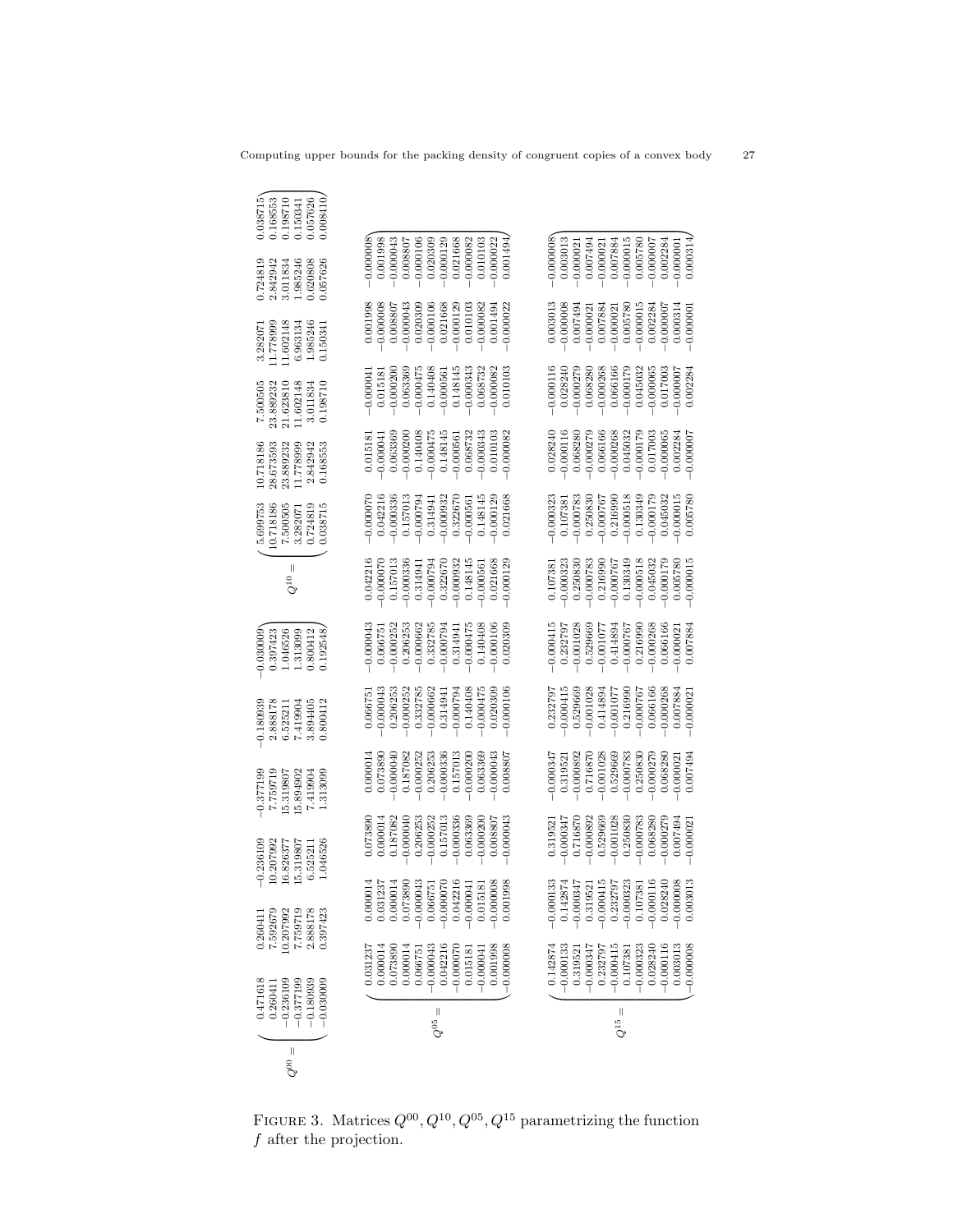use a sample of about 6.5 million points to check that  $f$  satisfies condition (ii) of Theorem [1.1.](#page-3-0) Details of this procedure can be found in the paper [\[25\]](#page-28-24) by Dostert, Guzmán, Oliveira, and Vallentin.

Enlarging the body  $K$  worsens the bound given by Theorem [1.1,](#page-3-0) but since we consider a small enlargement of  $K$ , we still manage to obtain the bound of 0.98103.

Finally, we mention some of the computational tools used to generate the semidefinite programming problem and solve it. To generate the problem, we use a  $C_{++}$  program with a custom-made  $C_{++}$  library for generating semidefinite programming problems, in particular dealing with sums of squares constraints. As a solver we used CSDP [\[11\]](#page-27-14), and to analyze the resulting solution and check that it is feasible we used a mix of SAGE  $[46]$  and C++.

#### **ACKNOWLEDGEMENTS**

We are thankful to Pier Daniele Napolitani and Claudia Addabbo from the Maurolico Project<sup>[5](#page-27-15)</sup>, who provided us with a transcript of Maurolico's manuscript. In particular, Claudia Addabbo provided us with a draft of her commented Italian translation of the manuscript.

### **REFERENCES**

- <span id="page-27-11"></span>[1] N.I. Akhiezer, Lectures on Integral Transforms, Translations of Mathematical Monographs 70, American Mathematical Society, 1988.
- <span id="page-27-10"></span>[2] G.E. Andrews, R. Askey, and R. Roy, Special Functions, Encyclopedia of Mathematics and its Applications 71, Cambridge University Press, Cambridge, 1999.
- <span id="page-27-6"></span>[3] S. Atkinson, Y. Jiao, and S. Torquato, Maximally dense packings of two-dimensional convex and concave noncircular particles, Physical Review E 86 (2012) 031302.
- <span id="page-27-3"></span>[4] Aristotle, On the Heavens, translation by W.K.C. Guthrie, Harvard University Press, Cambridge, 2006.
- <span id="page-27-13"></span>[5] E. Aylward, S. Itani, and P.A. Parrilo, Explicit SOS decompositions of univariate polynomial matrices and the Kalman-Yakubovich-Popov Lemma, in: Proceedings of the 46th IEEE Conference on Decision and Control, 2007, pp. 5660–5665.
- <span id="page-27-7"></span>[6] C. Bachoc, G. Nebe, F.M. de Oliveira Filho, and F. Vallentin, Lower bounds for measurable chromatic numbers, Geometric and Functional Analysis 19 (2009) 645–661.
- <span id="page-27-9"></span>[7] A. Ben-Tal and A. Nemirovski, Lectures on Modern Convex Optimization: Analysis, Algorithms, and Engineering Applications, SIAM, Philadelphia, 2001.
- <span id="page-27-1"></span>[8] A. Bezdek and W. Kuperberg, Dense packing of space with various convex solids, in: Geometry — Intuitive, Discrete, and Convex, A Tribute to László Fejes Tóth, (I. Bárány, K. J. Böröczky, G. Fejes Tóth, J. Pach, eds.), Bolyai Society Mathematical Studies 24, Springer, 2013, pp. 66–90.
- <span id="page-27-8"></span>[9] S. Bochner, Hilbert distances and positive definite functions, Annals of Mathematics 42 (1941) 647–656.
- <span id="page-27-0"></span>[10] P. Brass, W. Moser, and J. Pach, Research Problems in Discrete Geometry, Springer, 2005.
- <span id="page-27-14"></span>[11] B. Borchers, CSDP, A C Library for Semidefinite Programming, Optimization Methods and Software 11 (1999) 613–623.
- <span id="page-27-5"></span>[12] B. Casselman, Can you do better?, Feature Column of the AMS, [http://www.ams.org/](http://www.ams.org/samplings/feature-column/fc-2012-11) [samplings/feature-column/fc-2012-11](http://www.ams.org/samplings/feature-column/fc-2012-11), 2012.
- <span id="page-27-4"></span>[13] E.R. Chen, M. Engel, and S.C. Glotzer, Dense crystalline dimer packings of regular tetrahedra, Discrete & Computational Geometry 44 (2010) 253–280.
- <span id="page-27-12"></span>[14] M.D. Choi, T.Y. Lam, and B. Reznick, Real zeros of positive semidefinite forms I, Mathematische Zeitschrift 171 (1980) 1–26.
- <span id="page-27-2"></span>[15] H. Cohn and N.D. Elkies, New upper bounds on sphere packings I, Annals of Mathematics 157 (2003) 689–714.

<span id="page-27-15"></span><sup>5</sup><http://maurolico.free.fr>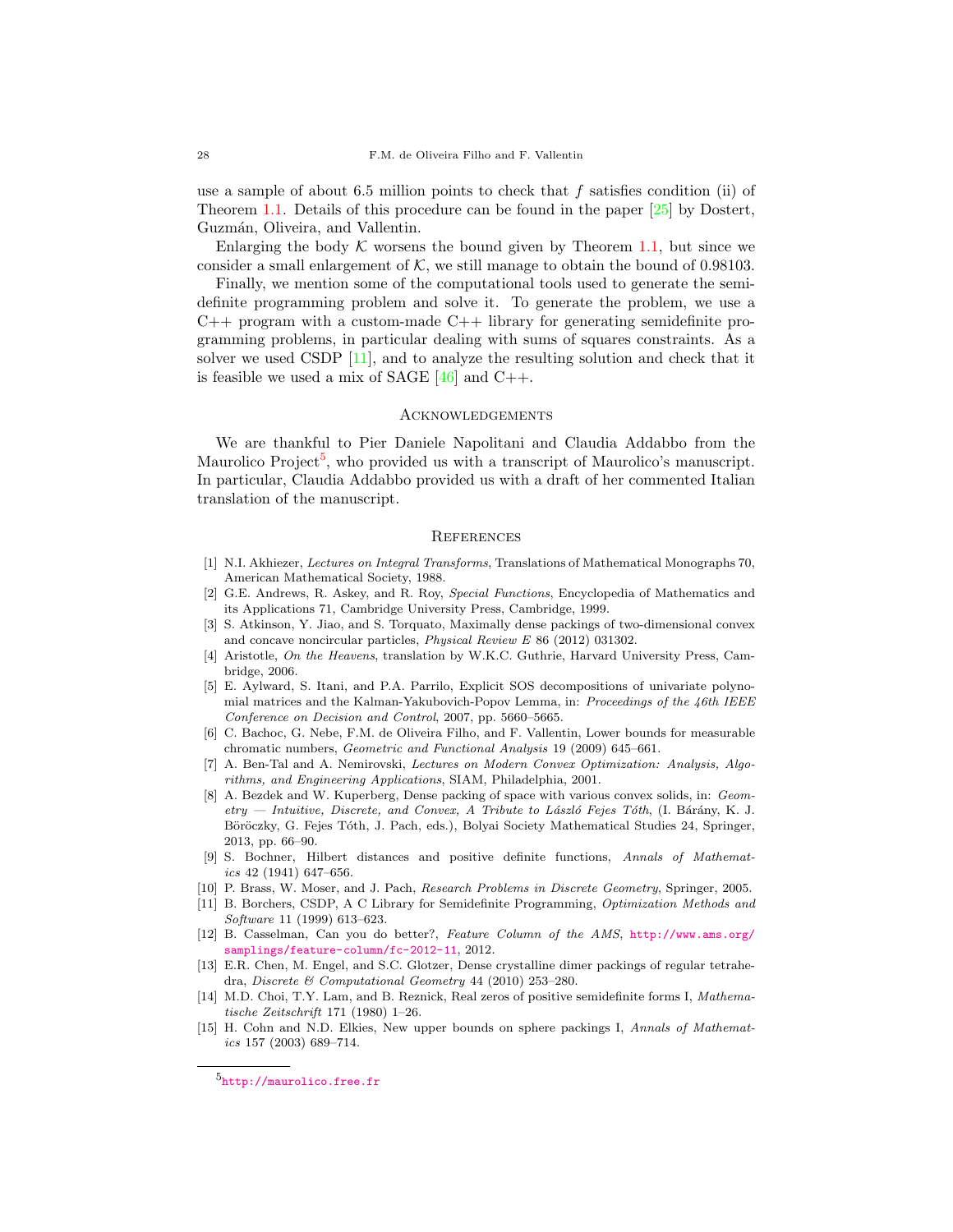Computing upper bounds for the packing density of congruent copies of a convex body 29

- <span id="page-28-5"></span>[16] H. Cohn and A. Kumar, Optimality and uniqueness of the Leech lattice among lattices, Annals of Mathematics 170 (2009) 1003–1050.
- <span id="page-28-7"></span>[17] H. Cohn, A. Kumar, S.D. Miller, D. Radchenko, and M.S. Viazovska, The sphere packing problem in dimension 24, arXiv:1603.06518 [math.NT], 2016, 12pp.
- <span id="page-28-6"></span>[18] H. Cohn and S.D. Miller, Some properties of optimal functions for sphere packing in dimensions 8 and 24, arXiv:1603.04759 [math.MG], 2016, 23pp.
- <span id="page-28-13"></span>[19] H. Cohn and Y. Zhao, Sphere packing bounds via spherical codes, Duke Mathematical Journal 163 (2014) 1965–2002.
- <span id="page-28-19"></span>[20] J.B. Conway, A Course in Functional Analysis, Graduate Texts in Mathematics 96, Springer-Verlag, New York, 1985.
- <span id="page-28-0"></span>[21] J.H. Conway and N.J.A. Sloane, Sphere packings, lattices and groups, Grundlehren der mathematischen Wissenschaften 290, 3rd ed., Springer-Verlag, New York, 1999
- <span id="page-28-10"></span>[22] J.H. Conway and S. Torquato, Packing, tiling, and covering with tetrahedra, Proceedings of the National Academy of Sciences of the USA 103 (2006) 10612–10617.
- <span id="page-28-20"></span>[23] P. Delsarte, J.M. Goethals, and J.J. Seidel, Spherical codes and designs, Geometriae Dedicata 6 (1977) 363–388.
- <span id="page-28-17"></span>[24] P. Delsarte and V.I. Levensthein, Association schemes and coding theory, IEEE Transactions on Information Theory IT-44 (1988) 2477–2504.
- <span id="page-28-24"></span>[25] M. Dostert, C. Guzmán, F.M. de Oliveira Filho, and F. Vallentin, New upper bounds for the density of translative packings of three-dimensional convex bodies with tetrahedral symmetry, arXiv:1510.02331 [math.MG], 2015, 29pp.
- <span id="page-28-12"></span>[26] G. Fejes Tóth, F. Fodor, and V. Vígh, The packing density of the *n*-dimensional crosspolytope, Discrete & Computational Geometry 54 (2015) 182–194.
- <span id="page-28-1"></span>[27] G. Fejes Tóth and W. Kuperberg, Packing and covering with convex sets, in: Handbook of convex geometry. Vol. B (P.M. Gruber and J.M. Wills eds.), North-Holland, Amsterdam, 1993, pp. 799–860.
- <span id="page-28-21"></span>[28] G.B. Folland, A Course in Abstract Harmonic Analysis, Studies in Advanced Mathematics, CRC Press, Boca Raton, 1995.
- <span id="page-28-11"></span>[29] S. Gravel, V. Elser, and Y. Kallus, Upper bound on the packing density of regular tetrahedra and octahedra, Discrete & Computational Geometry 46 (2011) 799–818.
- <span id="page-28-3"></span>[30] T.C. Hales, A proof of the Kepler conjecture, Annals of Mathematics 162 (2005) 1065–1185.
- <span id="page-28-4"></span>[31] T.C. Hales, M. Adams, G. Bauer, D. Tat Dang, J. Harrison, T. Le Hoang, C. Kaliszyk, V. Magron, S. McLaughlin, T. Tat Nguyen, T. Quang Nguyen, T. Nipkow, S. Obua, J. Pleso, J. Rute, A. Solovyev, A. Hoai Thi Ta, T. Nam Tran, D. Thi Trieu, J. Urban, K. Khac Vu, and R. Zumkeller, A formal proof of the Kepler conjecture, arXiv:1501.02155 [math.MG], 2015, 21pp.
- <span id="page-28-16"></span>[32] T.C. Hales and W. Kusner, Packings of regular Pentagons in the plane, arXiv:1602.07220 [math.MG], 2016, 26pp.
- <span id="page-28-15"></span>[33] Y. Kallus and W. Kusner, The local optimality of the double lattice packing, arXiv:1509.02241 [math.MG], 2015, 23pp.
- <span id="page-28-18"></span>[34] R.M. Karp, Reducibility among combinatorial problems, in: Complexity of Computer Computations (Proceedings of a symposium on the Complexity of Computer Computations, IBM Thomas J. Watson Research Center, Yorktown Heights, New York, 1972; R.E. Miller, J.W. Thatcher, eds.), Plenum Press, New York, 1972, pp. 85–103.
- <span id="page-28-2"></span>[35] J. Kepler, Vom sechseckigen Schnee (Strena seu de Nive sexangula, published in 1611), translation with introduction and notes by Dorothea Goetz, Ostwalds Klassiker der exakten Wissenschaften 273, Akademische Verlagsgesellschaft Geest u. Portig K.-G., Leipzig, 1987.
- <span id="page-28-22"></span>[36] E. de Klerk and F. Vallentin, On the Turing model complexity of interior point methods for semidefinite programming, arXiv:1507.03549 [math.OC], 2015, 16pp.
- <span id="page-28-14"></span>[37] G. Kuperberg and W. Kuperberg, Double-lattice packings of convex bodies in the place, Discrete & Computational Geometry 5 (1990) 389–397.
- <span id="page-28-8"></span>[38] D. de Laat, F.M. de Oliveira Filho, and F. Vallentin, Upper bounds for packings of spheres of several radii, Forum of Mathematics, Sigma 2 (2014), e23 (42 pages).
- <span id="page-28-9"></span>[39] J.C. Lagarias and C. Zong, Mysteries in packing regular tetrahedra, Notices of the AMS 59 (2012) 1540–1549.
- <span id="page-28-23"></span>[40] M. Laurent, Sums of squares, moment matrices and optimization, in: Emerging Applications of Algebraic Geometry, IMA Volumes in Mathematics and its Applications 149 (M. Putinar and S. Sullivant, eds.), Springer-Verlag, 2009, pp. 157–270.